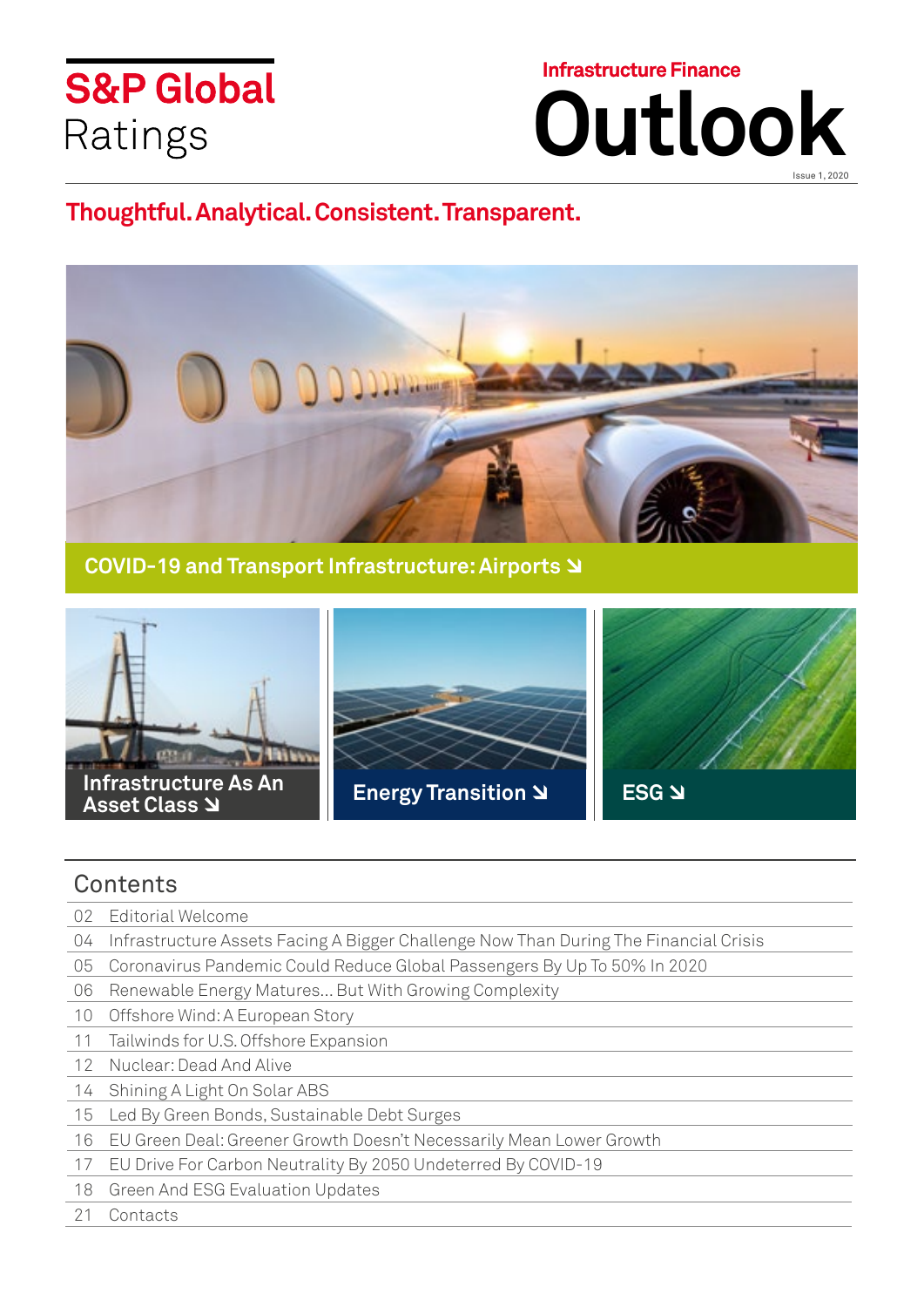## **Editorial Welcome**

Karl Nietvelt, Head of Global Research, Infrastructure, S&P Global Ratings

### **The pandemic is testing the resilience of infrastructure credit quality**

Infrastructure assets and projects face a bigger economic and financial test from the coronavirus pandemic than during the financial crisis of 2008-2009, when they proved to be fairly resilient. The effects of unprecedented lockdown measures around the world, uncertainty about when they will end, and what a social-distancing future would look like is bound to have an impact on credit quality. This is likely to differ by asset class (see chart). For a sector-specific summary, see page 4: "Infrastructure assets are facing a bigger challenge now than during the financial crisis."

In this first 2020 edition of the Infrastructure Outlook, we will focus on the coronavirus and infrastructure credit quality, while not ignoring the energy transition and ESG.

In summary, airport and infrastructure assets related to social mobility are most exposed to fallout from measures to combat the outbreak, as people have virtually stopped flying and an end to social-distancing measures will likely take time. Toll roads are severely impacted, but we anticipate a faster return to normal. What's more, the collapse in oil demand and subsequent price decline is a devastating blow for U.S. shale oil producers and will hit midstream players harder and more structurally than during the financial crisis. Power generation is facing lower industrial demand, leading to severe price declines, though forward price declines are milder. Finally, the burden of fiscal stimulus packages and the global recession may weigh on sovereign credit quality over time which, in turn, could weigh on regulated utility ratings, even if the sector is intrinsically more protected.

### **Governments' focus on health and economic rescue packages sidelines climate change for the time being**

Rescue packages – to address public health issues and the economy – will lead to higher sovereign debt and likely less scope for governments to invest in projects to green their economies. At the end of March, a few members of the European Parliament , for instance, requested the postponement of Green Deal legislation and emphasis instead on the EU's multi-year budget to help member states deal with rebooting their economies. Governments might even delay certain environmentally friendly regulation that would impose additional costs on industries that are suffering in the wake of lockdowns. For instance, we could potentially see a relaxation in strict European CO2 emissions standards for cars, and it is possible that some countries could pull out of the Carbon Offsetting and Reduction Scheme for International Aviation (CORSIA). We believe the drop in the EU



S&P Global Ratings continues to assess the economic and credit effects of the coronavirus [pandemic around the](http://www.spratings.com/en_US/infrastructure
)  world. Our research, insights and ratings actions can be found on our dedicated website.

Visit our Infrastructure Hub www.spratings.com/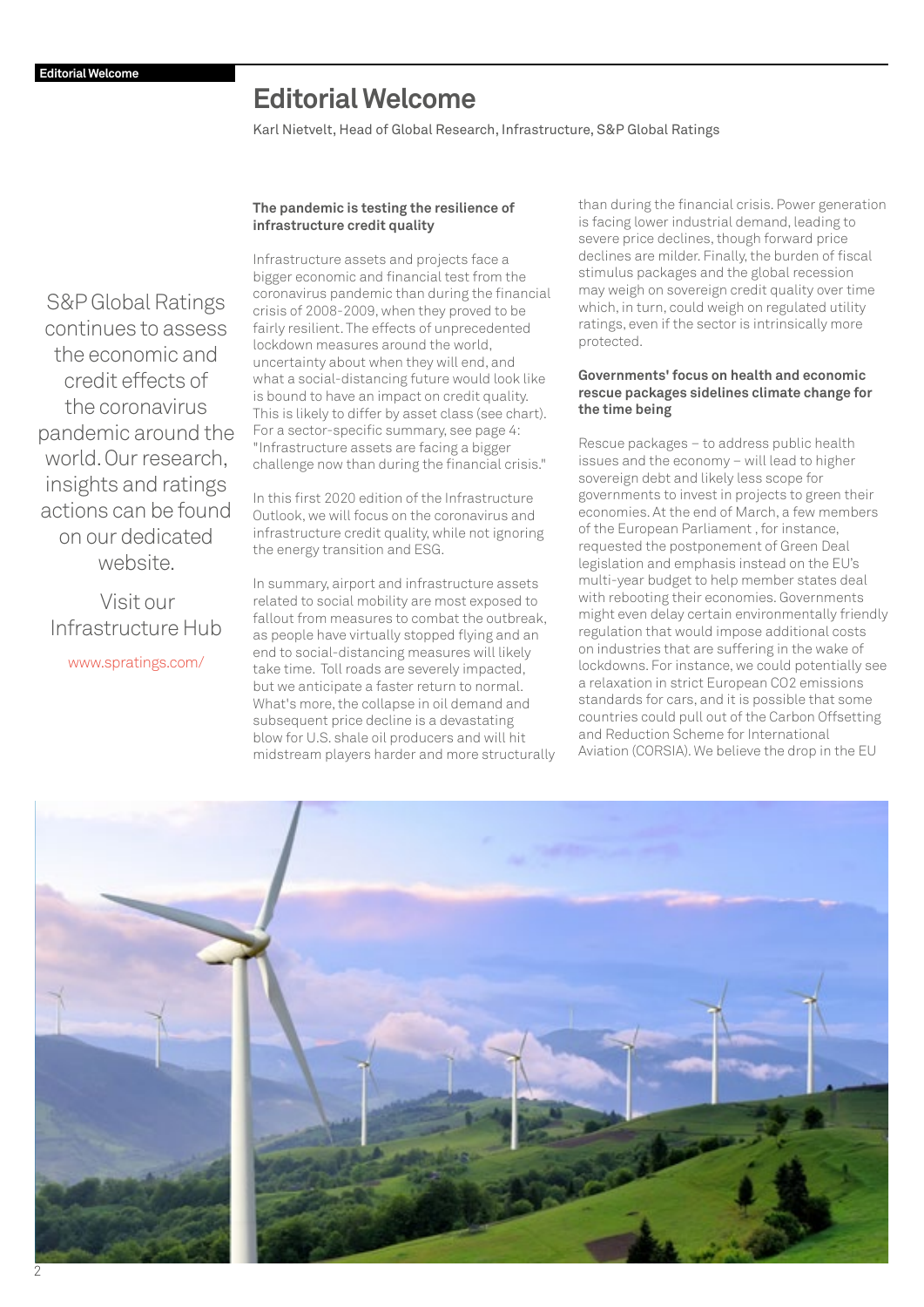### **Infrastructure Sensitivity to Covid-19**

| <b>OW</b>                                  | <b>Medium</b>           | <b>High</b>                                   | Very High                                               |  |
|--------------------------------------------|-------------------------|-----------------------------------------------|---------------------------------------------------------|--|
| <b>Regulated Utilities</b>                 | <b>Power Generation</b> | Volume toll-roads                             | Airports                                                |  |
| PF: Availability based<br>roads / projects | Ports                   | 0&G Midstream<br>(Refining; Gas pipelines)    | PF: Convention center<br>hotels; Stadiums and<br>Arenas |  |
|                                            |                         | PF: University housing;<br>Parking facilities |                                                         |  |

PF = project finance

Emissions Trading SystemETS carbon price to €20/ton from €25/ton (even if rebounded from €15/ton in March) also weakens incentives for environmental investments.

Notwithstanding budgetary pressures, we expect governments will likely engage in extraordinary measures to accelerate recovery. The EU could see this as an opportunity to reenergize its pledge to carbon neutrality by 2050, for example, by adding some form of environmental objective to the recovery fund currently under discussion. In the U.S., a proposal was introduced recently (before the coronavirus outbreak hit the U.S.) in the House of Representatives for a \$760 billion, five-year infrastructure package that places a major emphasis on climate change. China's stimulus has been slow to build but local governments have been given issuance quotas for 2020 of a cumulative RMB 2.29 trillion (about US\$326 billion), which we expect to increase further throughout the year. Consequently, we foresee infrastructure investment in China to grow by about 8-10% in 2020 compared to just 3.8% in both 2018 and 2019

### **Long-term momentum for the energy transition remains intact.**

The most important bright spot remains the structural downward trend in renewable power generation costs, making the need for subsidies less likely (see page 6, Renewable energy matures but with growing complexity).

Also, we expect governments to remain committed to their 2030 goals of combating climate change. The negative effects of climate

change are more gradual than those of the coronavirus, but the pandemic has evidenced the extreme costs when disruption hits as well as the need for a global response.

In addition, it will be interesting to see if lockdown measures accelerate behavioral change in society, including less travel, increased working from home and virtual meetings, policies to promote cyclists or pedestrians over cars in cities, as well as increased local sourcing of primary goods and therefore a pullback in globalization.

### **Finally, what does the pandemic mean for ESG more broadly?**

We believe the pandemic only underscores the increased importance of environmental, social, and governance (ESG) risk factors. At the heart of our ESG Evaluation is an analysis of a company's ESG preparedness – its ability to recognize vulnerabilities and develop action plans to whatif scenarios. A pandemic is one of those lowprobability, high-risk events. Are we prepared for climate change?

S&P Global Ratings has long considered ESG factors in its credit ratings and we capture ESG factors in many areas of our methodology. In February 2020, we published ESG industry report cards – including on infrastructure, energy and project finance – that discuss how these factors affect our credit ratings on more than 1,000 corporate and infrastructure entities. Further research and information on how ESG factors are incorporated into S&P Global Ratings' analyses and can be found **[here](https://www.spglobal.com/ratings/en/products-benefits/products/esg-in-credit-ratings#sector-report-cards)**.

"The energy transition's consequences not only seem pervasive, but are developing at pace."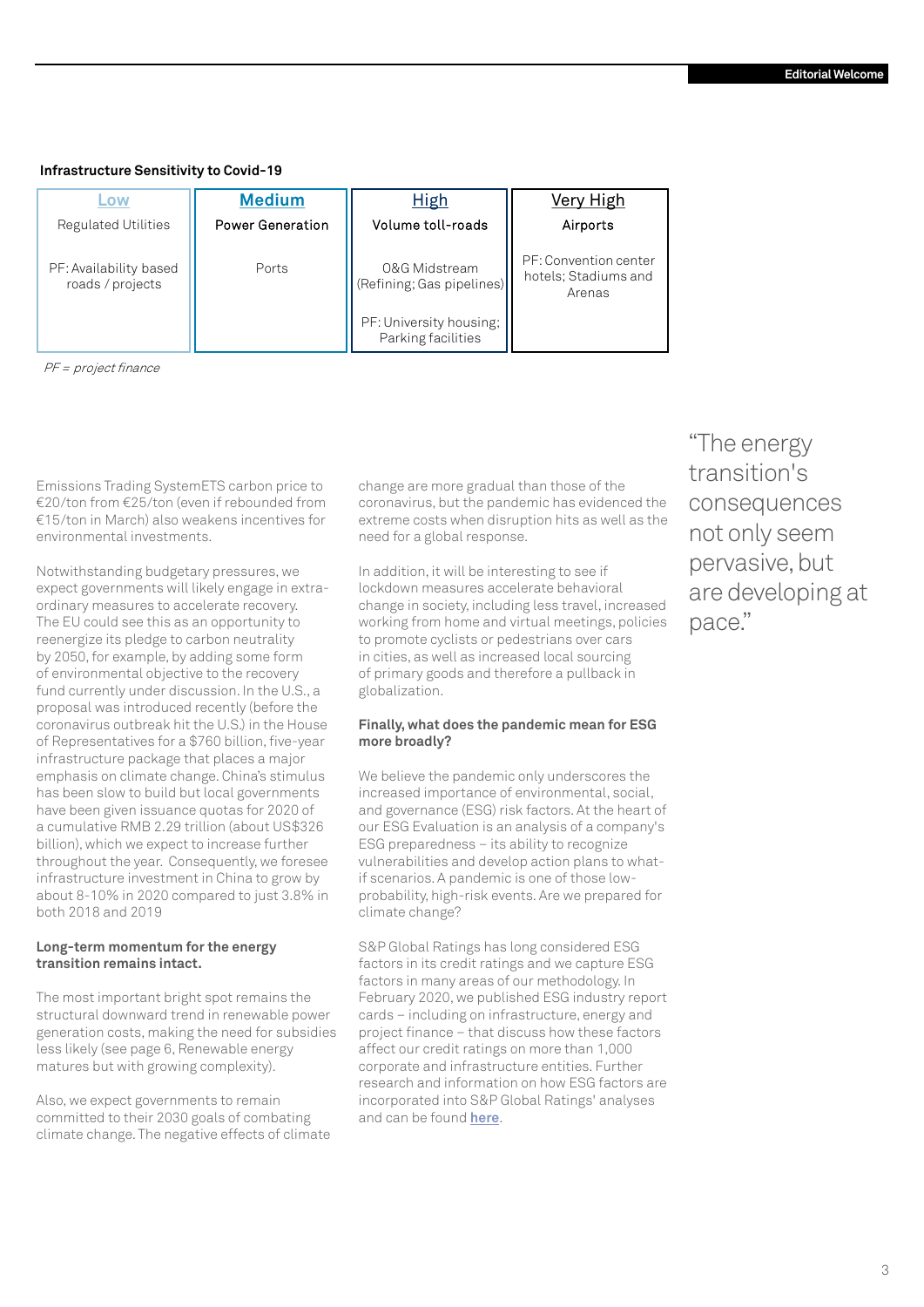## **Infrastructure Assets Facing A Bigger Challenge Now Than During The Financial Crisis**

Karl Nietvelt provides a snapshot analysis of the infrastructure asset class amid the Coronavirus outbreak.

### **Airports, The Hardest Hit, Brace For A Protracted Recovery**

The hardest-hit infrastructure asset class is airports: IATA, the airline-industry body, now expects traffic to contract by roughly 50% this year for most regions. This compares with annual declines of roughly 10% during the 12-month period after 9/11 and during the financial crisis in 2008-2009. It factors in drops of 90% during lockdown months and a slow, three-to-five-year recovery to pre-pandemic levels. Such assumptions take into account that time will be needed to re-establish customer confidence given the public health and socialdistancing considerations, governments' likely prudent stance in opening opening-up international air traffic (to avoid repeat viral outbreaks), as well as some downsizing and structural changes in the airline industry.

### **The Decline In Toll Road Traffic Is Equally Unprecedented; Ports Are More Resilient**

For toll roads, we foresee traffic declining this year on average by 15%-25%, after nosediving 70%-80% during the lockdowns in Italy, Spain, and France. In the U.S. and Canada, we see current drops of 40%-70%. However, we assume that road traffic will rebound more rapidly after lockdowns end, notably as drivers resume their daily commute. An important mitigant for toll road operators is the stronger resilience of heavy truck traffic during the lockdown, even if the recession will weigh on future traffic levels. Finally, for most seaports, we anticipate a drop in annualized volumes of 10%-15%, with container goods hit harder than bulk.

### **Midstream Energy Companies Are Not Immune To Upstream Defaults, Notably In U.S. Shale**

We expect to see more downgrades for midstream companies than during the financial



crisis, as the U.S. shale oil sector is fighting for survival amid rock-bottom oil prices. Therefore, they may experience liquidation scenarios rather than Chapter 11 restructurings, such that acreage positions may sit idle rather than be transferred to others to drill. According to forecasts by S&P Global Platts Analytics, U.S. shale oil output may drop by 1.8 million barrels per day (mbpd) by end-2021 under its most likely case, down from 8.3 mbpd at end-2019. However, due to the current global oversupply, which is causing the record-low oil prices, curtailment of U.S. production of up to 3 mbpd may be needed in the next three months, with most of it coming from shale. Although midstream companies have more financial flexibility than during the 2015- 2017 downturn, a scenario of lower-for-longer commodity prices will undoubtedly require more extreme steps—for example, cuts to capital spending and dividends.

### **The Power Sector Is Next In Line, Even If Forward Prices Have Declined Less Than Feared**

All ingredients fell into place for a significant tumble in power prices: a recession, lower commodity and carbon prices, and extremely mild weather. This has led to a contraction in electricity demand by 20% in Europe, 15% on average in the U.S. over the last month, and 6.5% in China in the first quarter. Prompt prices have dropped to below €20/MWh in Germany and France. European power generators are more exposed to volumes, bearing in mind a large share of output this year is hedged. The biggest impact will therefore be felt in 2021 as lower prices are contracted, even if base-load forward prices have recovered to about €40- 45/MWh, supported by prolonged unforeseen production cuts just announced by EDF (40- 50TWh in 2021-2022) and Germany's nuclear and coal shutdowns in 2023. In the U.S., prompt prices also dropped below US\$20/MWh, but the longer-term forward curve is still structurally intact. Finally, a risk for energy suppliers relates to delayed payments of energy bills for most vulnerable customers, especially if mandated by some governments.

### **Regulated Utilities Are A Safe Haven, As Long As Sovereign Credit Ratings Hold**

While ratings on regulated utilities are less sensitive to a recession, they are often constrained by sovereign ratings in emerging markets and lower investment-grade rated countries. A key risk therefore is potential downward pressure on sovereign ratings, which have already lead to a number of rating actions on utilities in Mexico and Brazil.

"We expect to see substantially more rating downgrades for midstream pipeline operators than in the financial crisis."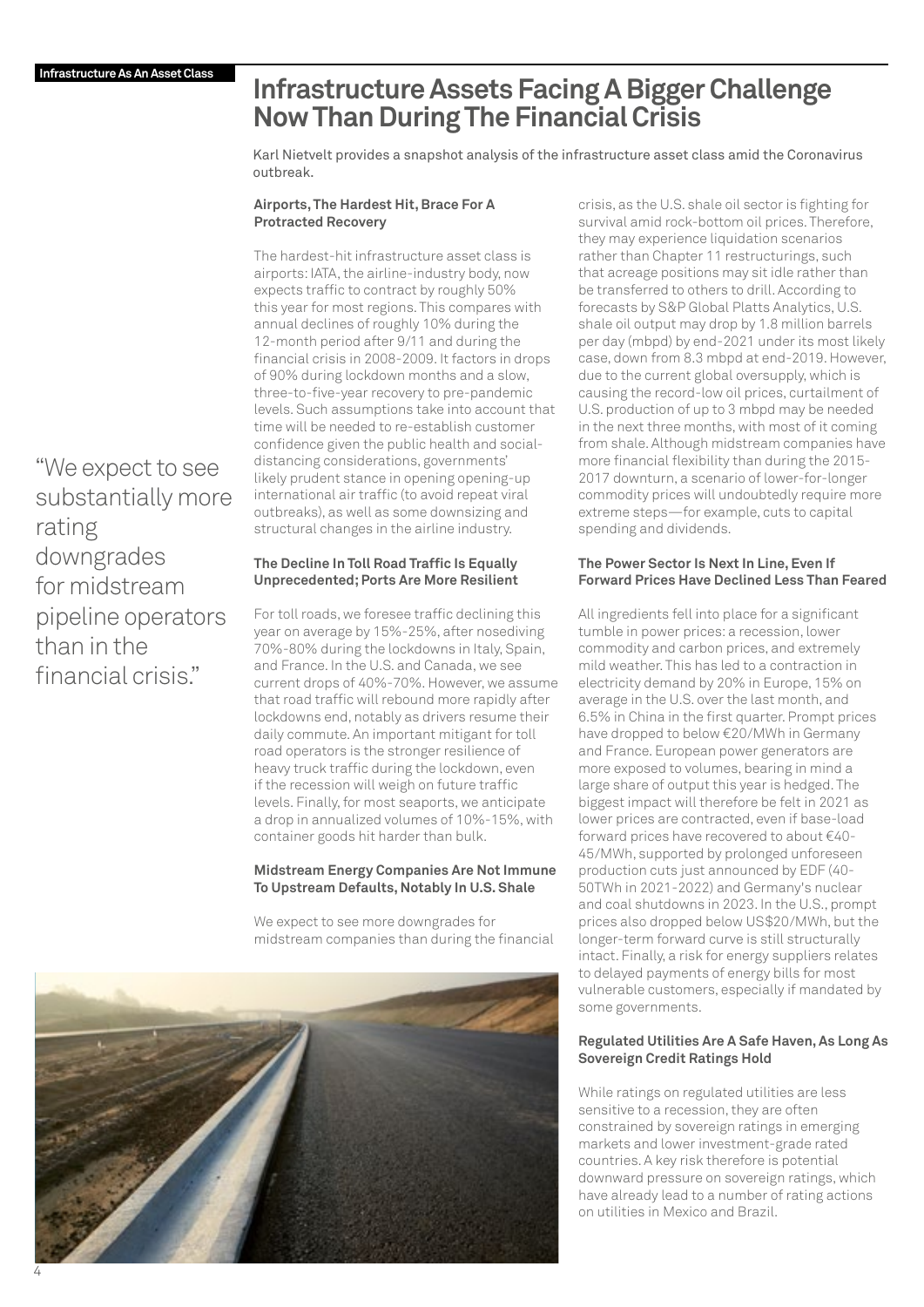## **Coronavirus Pandemic Could Reduce Global Passengers By Up To 50% In 2020**

Karl Nietvelt, Tania Tsoneva and Julyana Yokota explain why global air traffic demand may not fully recover until 2023.

S&P Global Ratings believes fallout from the pandemic is likely to have an unprecedented impact on global air travel compared with previous pandemic or epidemic events, such as swine flu in 2009 or SARS in 2003. The most recent forecast by IATA is for global air passenger traffic to drop by roughly 50%. For 2021 we believe air traffic could remain 20-30% below 2019 levels and several airline executives expect air traffic to recover to pre-pandemic levels only in three to five years. This will also be influenced by how airlines will restructure and downside their fleets. Although a vaccine will ultimately protect populations, the risk of renewed outbreaks over the next 12-18 months is real and likely makes governments prudent about lifting international travel restrictions. China, for instance, has prohibited re-entry of foreigners and requires mandatory quarantine measures for Beijing.

### **Pressure For Airports**

Though the credit quality of airports tends to be significantly more resilient than that of airlines. we have lowered ratings on a number of them. This is explained by the sheer drop in air traffic numbers as well as the uncertain pace of a recovery for the industry. Moreover, airports may suffer from the debilitated credit quality of airlines. This could add pressure on airports to alleviate aeronautical charges at a time when non-aeronautical charges will drop because of lower numbers of visitors who, in turn, have less purchasing power. Finally, in theory, single-till regulatory regimes allow for charges to be reset to adjust for drops in volumes, albeit with a time lag to the next reset. However, the system has not been designed to adjust tariffs in the face of a massive drop in volume, not to mention to determine whether airlines could afford them.

### **What Government Support Will Be Left For Airports, If Most Is Directed To Airlines?**

With airlines under significantly more pressure than airports, it is not surprising to see the bulk of government rescue measures going in their direction. In the U.S., for example, the Treasury Department announced \$25 billion in funding, comprising 70% grants and 30% loans. The U.S. industry trade group Airlines For America welcomed the federal aid, but noted that its members were collectively consuming an estimated US\$10 billion-US\$12 billion a month. This alarming total, which could imply that the initial US\$25 billion of grants and loans would last less than three months, should be considered with caveats. Notably, the cash burn refers to current lockdowns, as airlines process refunds to passengers for canceled flights. The refunds will slow as an increasing proportion

of total trips booked but not yet flown are settled. Still, the estimate shows the scale of the challenge facing U.S. airlines.

So what support will be directed to airports? Grants will probably be limited, as our rated international airports start from a position of strong financial strength, but smaller regional airports may have a higher need. The most important area will be to ensure that the current level of airport charges can continue to be applied. Support measures in this respect could include a reduction in passenger-based taxes and the massive support packages provided to airlines. Airport-specific tax relief or waivers of airport concession fees are other areas of potential support. Finally, similar to other industries, airports are benefiting from wage subsidy or furlough schemes that should allow for a rapid return to full operations.

### **We Don't See Secular Change To The Airport Industry, Except Perhaps For Business Travel**

No doubt the aviation industry will come out of this historic moment with different ways of operating, as social distancing may require less crowded security checks, queues, and seating on planes, together with heightened health and sanitation measures. A critical element to the industry's recovery will be international coordination about rules and restrictions, including in the case of a resurgence of the virus. This is particularly challenging because the pandemic and related lockdowns are not proceeding simultaneously around the world. The road to bringing back consumer confidence will therefore take time. However, we believe that commercial air travel – as the fastest, most affordable way to move people globally – will remain the preferred mode of transportation for long-haul trips. One in 10 jobs are linked to tourism, which accounts for 10% of global GDP. Hence we don't anticipate the airport industry faces secular change – even if a world that prepares for pandemics makes it more exposed. That said, business travel may well fall off due to greater reliance on remote meetings: during its Q1 earnings call, S&P Global's CFO assumed that at least 15% of current discretionary savings – notably travel – will continue in the future as working habits evolve.

"Several airline executives expect air traffic to recover to prepandemic levels only in three to five years."

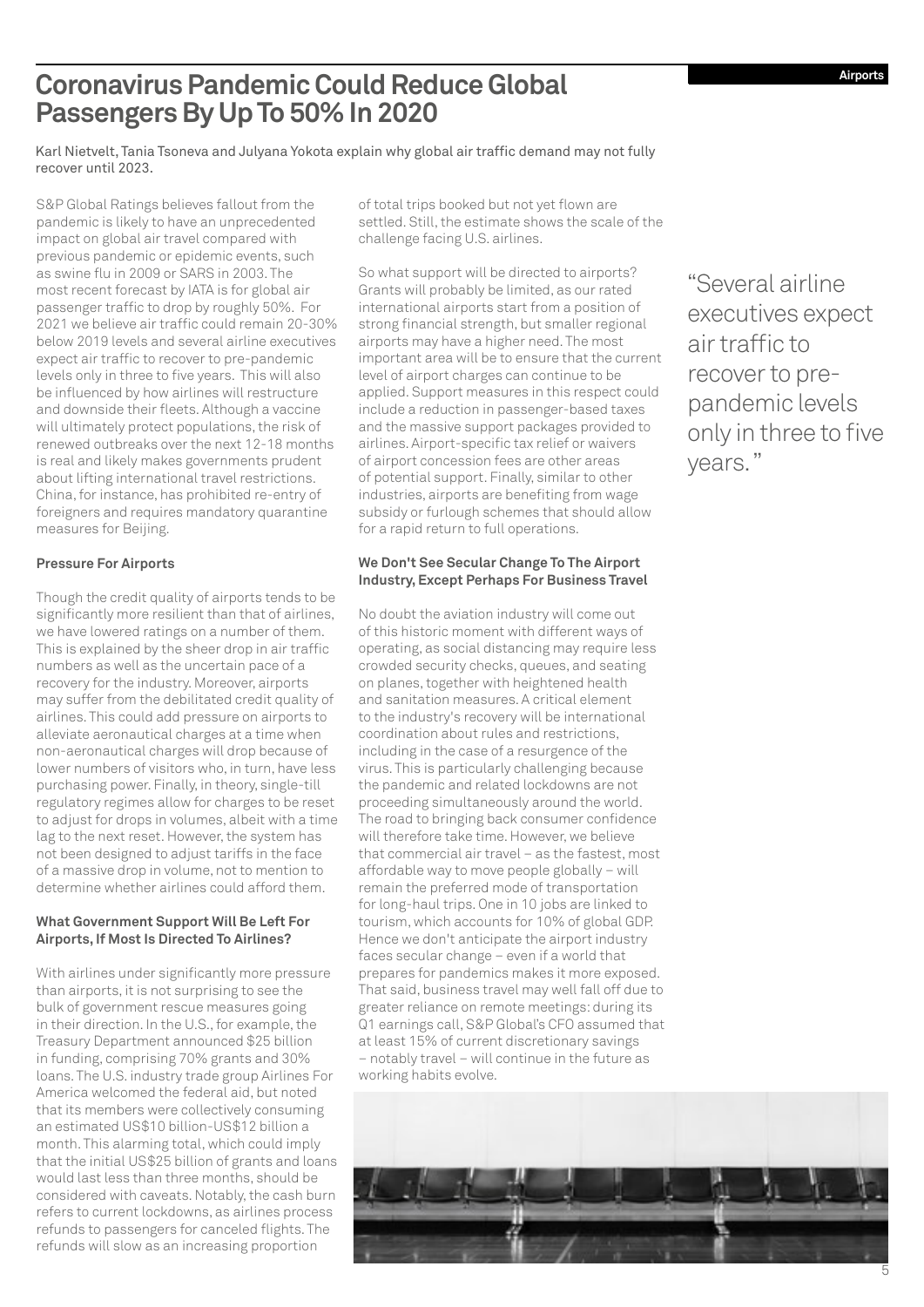## **Renewable Energy Matures... But With Growing Complexity**

With renewables at the heart of the energy transition, Trevor d'Olier-Lees outlines our 10 notable trends in the global market.

Unsurprisingly, the global renewables market has undergone a raft of change during the past two decades. Beginning with the credit landscape, we've seen often-high-priced power purchase agreements (PPAs) and favorable feed-in tariff (FIT) policies – and even cases of FIT policies being reversed. And, just earlier this year, California-based Pacific Gas and Electric Company (PG&E), which procures 7.8 gigawatts (GW) of renewable energy as part of its supply, filed for bankruptcy.

Indeed, falling technology costs have, in some instances, dissuaded governments from continuing subsidies. Instead, many governments have favored competitive auctions and leaned towards merchant pricing – which has, in turn, increased counterparty risk. With de-risking becoming a greater priority for renewable development, lending margins have thinned and returns for investors have fallen. Technological challenges and operating cost underestimations, too, have resulted in reduced cash flows – as well as rating actions.

And yet, during the past two decades, renewables have come of age. We expect the asset class to grow in capacity and with improving efficiencies and cost competitiveness. The complexities surrounding this market – and its role in the energy transition – are ever-growing and evolving. To understand why, we summarize the 10 key trends driving this market.

### **1. Renewables Growth Is Transitioning From Sprint To Long Distance**

Worldwide investments in renewable energy infrastructure assets have become astronomical – totalling US\$2.6 trillion from 2010 through 2019, according to research by BloombergNEF and the United Nations Environment Programme.

Globally, renewable capacity additions are outpacing fossil fuel, with solar emerging as the dominant technology. Among the drivers have been government and corporate policies to meet clean energy goals, as well as declining installation costs.

Renewable proliferation – perhaps best illustrated as a sprint, to date – could become a long-distance event in the future. Despite historically strong growth, renewables additions plateaued in 2018, according to the International Energy Agency (IEA) - signalling the first time there had been no year-on-year growth in renewable proliferation since 2001.

### **2. Corporate PPAs Are On The Rise Globally**

This trend is helping companies to pursue their stated sustainable policies, while they also seek competitive terms, reliability of supply, and the cost benefits from subsidy programmes – such as production tax credits in the U.S. or the Renewable Portfolio Standard requirements in the U.K.



### **Global Electricity Supply Growth: Renewables Lead The Way Yet Fossil Fuel Still Grows**

TWh--Terawatt hours. Source: S&P Global Platts Analytics, Scenario Planning Service (September 2019). Copyright © 2019 by Standard & Poor's Financial Services LLC. All rights reserved.

"Renewable capacity additions are outpacing fossil fuel, with solar emerging as the dominant technology."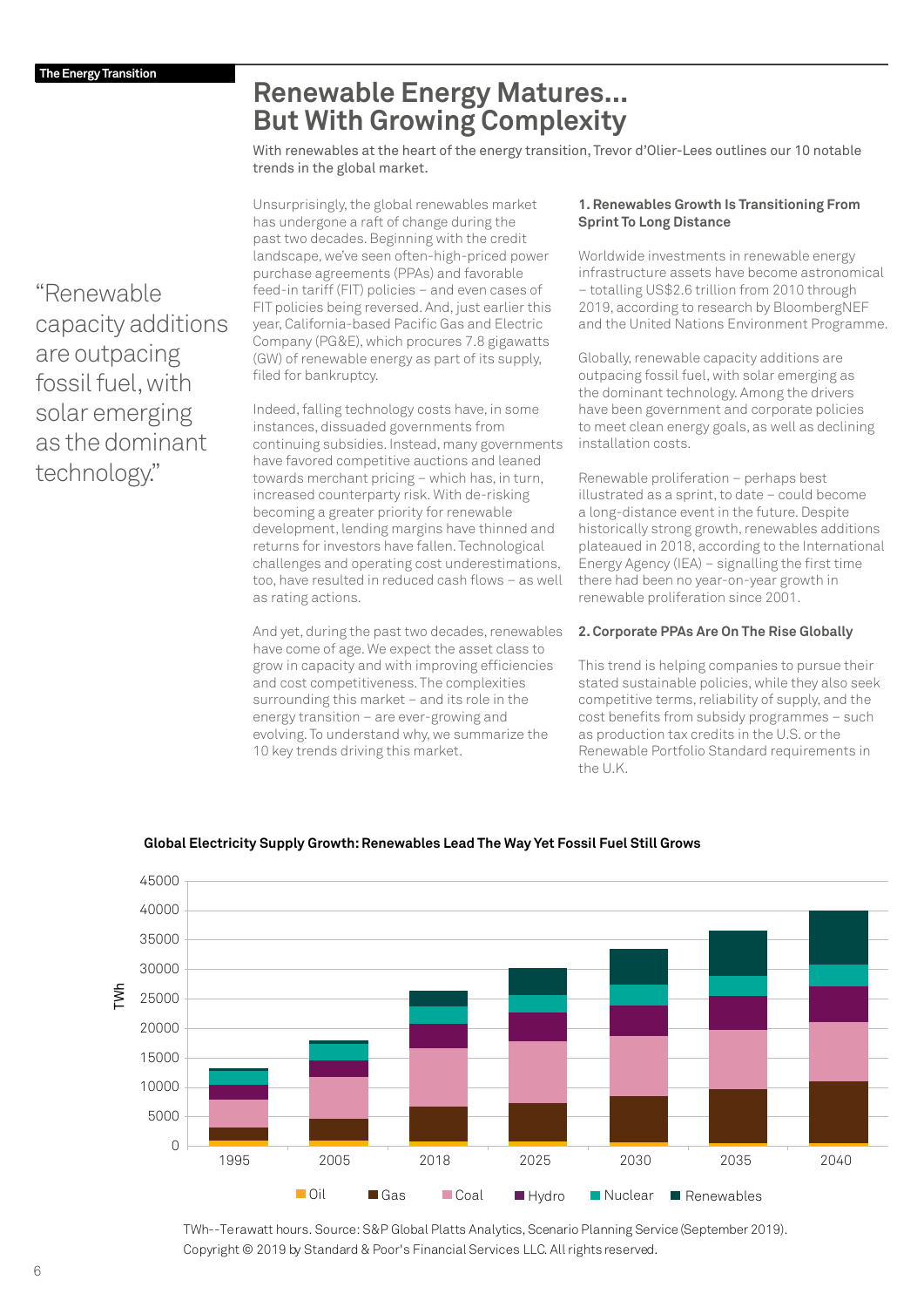

There are still speed bumps to enabling growth of corporate PPAs in some jurisdictions. For example, FITs (where the government supports certain technologies by offering to purchase their generated power at rates higher than the market prices) are a disincentive to the development of corporate PPAs. Furthermore, by law, some jurisdictions require all power to be bought from national utilities – while some limit large corporate purchasers from buying power from a single supplier over an extended timeframe.

The structuring of corporate PPAs remains complex as projects cannot readily absorb the variance of generation due to resource risk (at least not on a short-period delivery basis). Buyers, meanwhile, need certainty of supply. Consequently, outsourcing the balancing needs to a utility, traders, or aggregator, remains fundamental. Other challenges are the lengthening of corporate PPAs to tenors above 10 years, allowing for a higher share of debt-funding.

### **3. Great Reliance On Merchant Financing Could Increase Credit Risk**

Historically, renewable financing was supported by stable cash flows from FITs and traditional PPAs, with a tenor in line with the rated-debt maturity. Stable cash flows from investmentgrade off-takers were a key support to the investment-grade ratings we assigned.

Increasingly, though, FIT schemes are no longer seen as the most efficient way to support renewables, as tariffs were not always aligned with the technology changes (and costs declines). Additionally, FITs resulted in increasing the burden on end-user electricity prices.

As the renewable sector becomes increasingly cost-competitive against thermal sources – and with more jurisdictions meeting their sustainable goals – some markets are tilting towards a market-driven approach, including merchant assets.

With greater exposure to merchant risk, we have observed structures with lower leverage and other risk mitigants such as cash sweep

structures, whereby further debt is paid off if electricity prices are above or below forecasted scenarios. Without mitigants, greater reliance on merchant cash flows (market risk) will likely lead to an erosion of credit and even potentially undermine growth of renewables.

### **4. Financing Structures Continue To Innovate**

The flow of capital to fund renewables in developed markets has been torrential – and we expect continued growth. As the sector matures in developed markets (and expands in emerging ones) we anticipate increased financial innovation in this space.

So far, we have rated a wide variety of vehicles being used to channel capital into renewable assets, including project, corporate, securitization, and fund structures. In addition to the traditional providers of capital, such as banks and institutional investors, we are seeing new types of financial institutions provide capital.

While there are mega-sized renewable projects, some – such as distributed generation projects – are typically quite small. In these cases, governments and sponsors have often used bundling as a strategy to create the scale needed to achieve more efficient or alternative forms of financing, both in developed and emerging markets.

### **5. Growth In Emerging Markets Brings Additional Credit Risk**

Renewables are on the rise in emerging markets. Of course, emerging market countries can range from investment-grade countries (like Mexico and India) to speculative-grade countries. Some have local capital providers able to finance renewable assets – although even in these markets we see a desire to tap into larger pools of international money to optimize financing costs and flexibility. Take, for example, the crossborder financing of Adani Green Energy Ltd.'s 25 operational solar assets – equivalent to 930 megawatts (MW) of installed capacity – spread across eight states in India. Although there is significant capital interest in infrastructure, the credit risk of emerging

" As the renewables sector matures in developed markets, we anticipate increased financial innovation."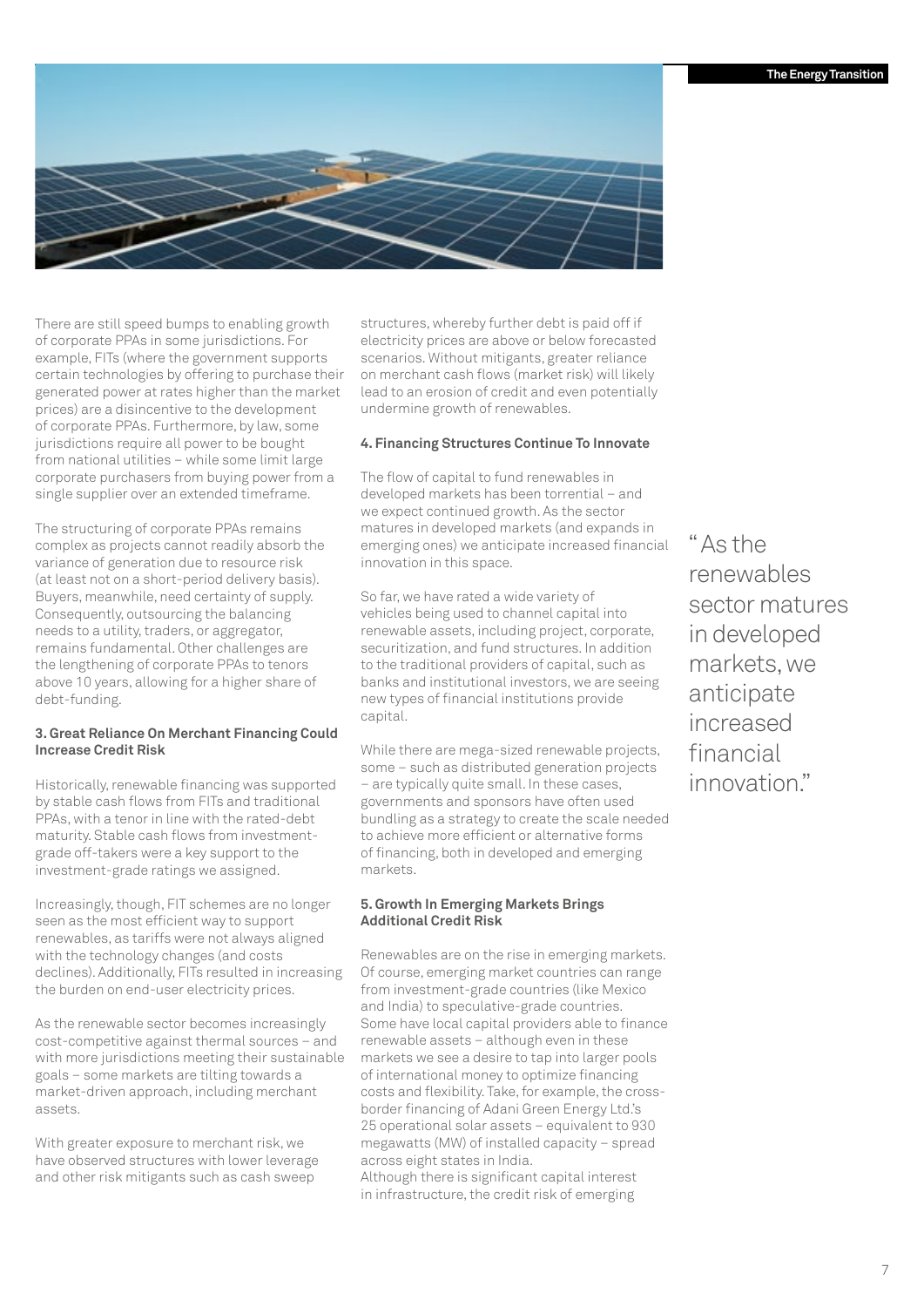markets makes it less attractive to institutional investors. Such elevated risks include political and regulatory uncertainty, embedded risks in government concessions, currency exchange rate risk, and policies that are often less developed and somewhat unpredictable.

To facilitate private capital deployment, we believe that multilateral development banks could increase engagement with the private sector using credit enhancements.

### **6. Emerging Risks in Asia**

Regulatory uncertainties and political risks may reduce project returns unexpectedly and dampen investor confidence, especially in developing burgeoning renewable energy markets, as seen in Taiwan. Following local elections in November 2018, the island's regulator proposed a cut of offshore wind tariffs from 2019, and a production cap of annual full-load hours, which may hamper the efficient use of wind farms.

Last year, under the mounting pressure of funding renewable subsidies, China's government unexpectedly suspended the quota for new solar projects and further lowered the subsidy levels five months after the last cuts. This policy led to slumping solar growth in China from the historic 53 GW new capacities in 2017 to 44 GW in 2018, with the hardest hit being on the upstream and midstream manufacturers due to worsening capacity glut.

Though payment delays in India are common, we are witnessing rising political risk for discoms (state-owned distribution companies) under the new state government. Andhra Pradesh's administration is attempting to renegotiate executed contracts, re-evaluate the mustrun status of renewables, and is resorting to curtailment in order to avoid payment under the pre-existing PPAs. This puts the fundamental longstanding credit protections for the Indian power sector at risk.

Trade protectionism, too, may create headwinds for renewable growth. The U.S. is likely to continue with import tariffs on crystalline-silicon photovoltaic (PV) cells and modules, inverters, and other materials from China. India also significantly raised import tariffs on PV modules from China and Malaysia; the potential increase in investment costs casts some doubt over whether India can meet its ambitious 100 GW solar-generated power target by 2022.

### **7. Grid Parity In Sight In China And India**

Grid parity is achieved when levelized costs of electricity (LCOE) of renewables are on par with or even lower than the incumbent sources of generation, and government subsidies are no longer needed. When grid parity is achieved, deployment of renewables tends to become more sustainable. We have seen this in some or most renewable projects that are awarded through competitive bidding in many areas of the world, including India and China.

Technological innovation has been behind the drastic decline in construction costs, improving efficiency (such as solar conversion rate) and utilization. On top of that, the decrease in financing costs and other non-technical, "soft" costs are important to achieving grid parity, which is positive for the long-term sustainability of the industry.

China, as the largest market of wind and solar power, is likely to remove the subsidy on new capacities of onshore wind power and utilityscale solar power from 2021, and offshore wind power from 2022

### **8. Technological Innovations (And Challenges) Emerge**

In the quest for grid parity, and thanks to enormous expenditure, technological innovation is vibrant in many corners of the renewable sector. And technological change has been both incremental (where costs have been driven down or efficiencies driven up) and radical (where new types of technology have been introduced).

Yet not all innovations have gone smoothly. The rapidly evolving offshore wind industry has had setbacks along the way, for instance, where some turbine models have undergone major repairs. In such cases it remains unclear whether normal wear-and-tear has been the cause.

Another issue has been the erosion of turbine blades' leading edges – a fault that can not only disrupt generation but increase costs in the long term if the subsequent reconditioning was not originally forecasted. Although projects can benefit from contractual obligations from the turbine's manufacturer, it is not entirely clear if these will cover all costs, which can result in negative credit implications.

## "Not all technological innovations have gone smoothly. "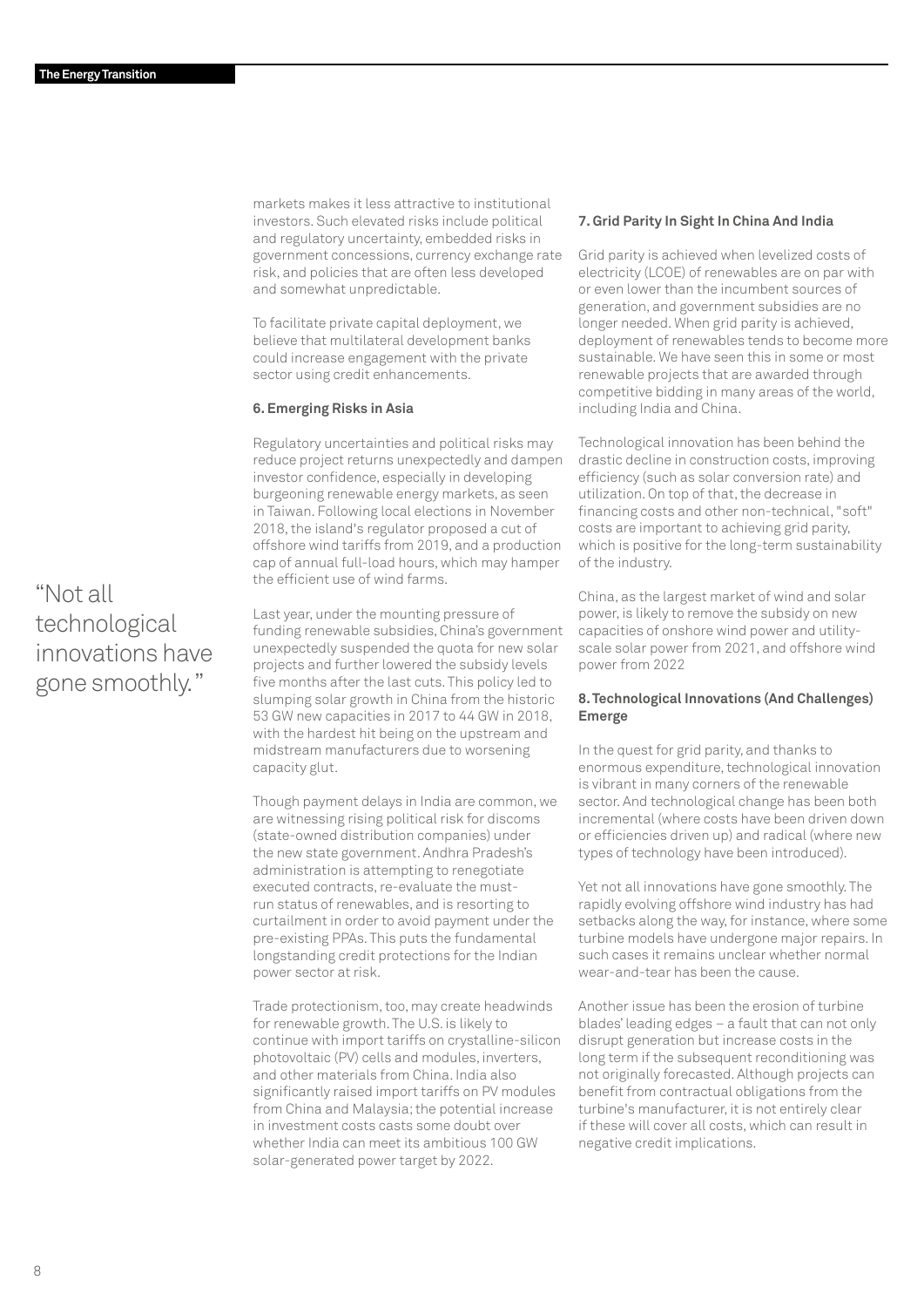### **9.Lifetime Extensions, Repowering And Decommissioning**

As the renewable energy industry matures, asset owners must decide which of these options to pursue for their seasoning assets.

Lifetime extensions for wind farms and solar plants are becoming a trending topic of discussion. This is particularly true because the choice to decommission might mean disregarding some clear benefits, including the extensive operational track record and associated performance data, connection to the grid and, most probably, the small amounts of debt outstanding.

The alternatives to decomissioning carry some advantages. Lifetime extensions require significantly less investment compared to repowering, which therefore offers asset owners greater financial flexibility. That said, an upside of repowering is that it often leads to greater asset capacity and lifespan. Wind turbine repowering has improved output by up to 25% while extending turbines' lifespans by as many as 20 years, according to General Electric.

In turn, repowering wind turbines (by replacing either components or, indeed, the entire turbine) is regularly viewed by operators as a viable option to face the rising operation and maintenance expense of aging equipment. And in both the U.S. and Europe, repowering projects are generally supported by the tax code and the shortage of attractive locations for greenfield wind projects, respectively.

### **10. The Need For Battery Storage And Hybrids**

Finding a solution to the intermittent nature of renewable sources is yet another part of the puzzle – and has encouraged battery storage solutions. Today there are only a few large-scale batteries projects worldwide: in the U.S., storage is already cost competitive for short-duration solutions, particularly in markets like California where the possibility of building new peaking gas assets to support the renewables on the grid has largely disappeared.

From this low base, we expect applications of battery storage to dramatically increase over the next five years – helped by falling costs, as well as carbon emission reduction policies and the growing popularity of distributed generation.

### **A Complex Picture**

Of course, the energy transition towards renewables is filled with complexities to surmount. We believe government policies will need to remain dynamic and supportive to stimulate investment, grant permits, and reduce risks. Even if the asset class remains attractive, the need for investment is huge and the pace of transition cannot be taken for granted if returns become too thin (notably if current abundant liquidity decreases), or material merchant risk is on the rise, and, finally, if the consumer is not on board in terms of affordability and access to land and location.

Importantly, massive investments are ongoing and renewables are set to play a more prominent role in global energy production over the decades ahead. Equally important, though, is global power demand growth. S&P Global Platts Analytics (an S&P Global Platts company) forecasts that demand will increase by 40% over the next two decades – and under its most likely scenario, fossil fuels will still generate over 50% of power by 2040 (compared to close to two-thirds today). Ultimately, the energy transition is more complicated than merely swapping thermal for renewable sources.

For more information please read the research article available on Capital IQ entitled: "Energy Transition: Renewable Energy Matures With Blossoming Complexity".

"We expect applications of battery storage to dramatically increase over the next five years..."

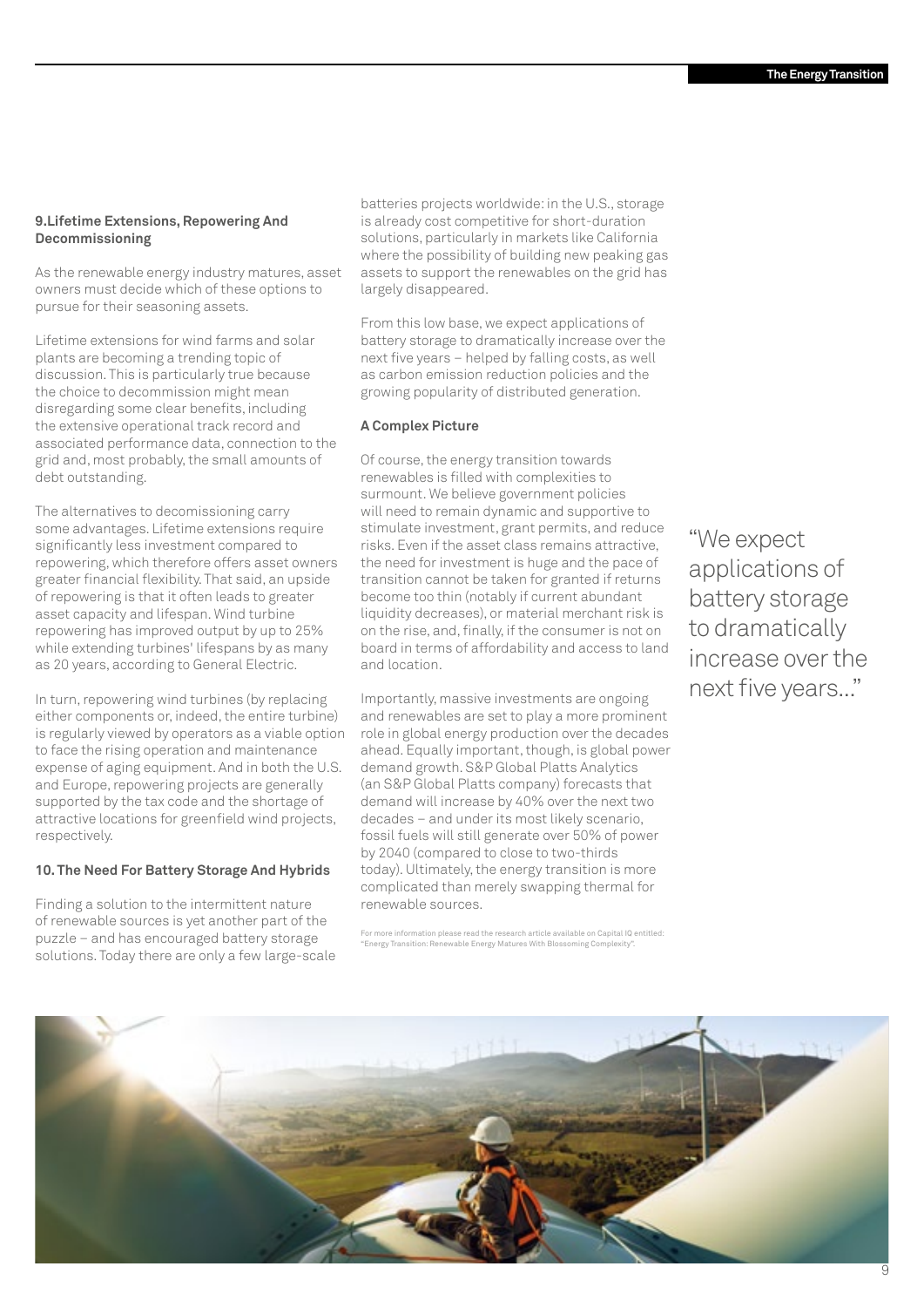## **Offshore Wind: A European Story**

While offshore wind development is accelerating, market trends could reduce returns. Massimo Schiavo examines what this means for the credit quality of the world's largest participants.

Offshore wind is largely a European story for now: by year-end 2018, about 80% of the world's offshore wind capacity in operation was in Europe. What's more, most of the substantial pipeline of planned projects and those under construction are in the region (see table). Indeed, seven European utilities dominate the global offshore wind sector: Orsted, RWE, Vattenfall, Iberdrola, EnBW, EDF, and SSE.

The past decade saw significant value creation in the offshore wind sector, supported by favourable pricing mechanisms, lower cost of capital, and excellent operator execution, allowing for markedly lower-than-expected construction and operating costs. Prices in near shore offshore wind auctions in the North Sea have reached close to US\$50/MWh (including transmission costs). The International Energy Agency (IEA) projects 1,000 gigawatt (GW) in offshore shallow-water wind potential in Europe at US\$60/MWh-US\$80/MWh.

### **Accelerated Growth Expected**

With about 20GW installed at year end 2019, offshore wind accounts for a meagre 1% of the European energy mix. But this share is increasing in places where there is already high concentration, particularly in the North and Baltic seas. There, weather conditions are optimal, with superior average capacity factors as high as 45%-65%, and reduced environmental constraints. Indeed, in 2019, offshore accounted for 4% of the capacity mix in the U.K., 15% in Denmark, and 3% in Germany. We see penetration of offshore wind increasing rapidly given the EU's target of carbon neutrality by 2050 and the support of the recently agreed European Green Deal.

### **European Policies Target Up To 90GW Installed Capacity by 2030**

| Country     | Policy                               | <b>Capacity target</b> |
|-------------|--------------------------------------|------------------------|
| UK          | UK Offshore Sector Deal              | Up to 30GW by 2030*    |
| Germany     | Climate Action Plan 2019             | 20GW by 2030           |
| Netherlands | The Offshore Wind Energy Roadmap     | 11.5GW by 2030         |
| Denmark     | Energy Agreement                     | 5.3GW by 2030          |
| Poland      | Draft National Energy & Climate Plan | Up to 9.6GW by 2030    |
| France      | Multi-Annual Energy Plan             | 10GW by 2028           |
| Belgium     | Draft National Energy & Climate Plan | 4GW by 2030            |
| Ireland     | Climate Action Plan 2019             | 3.5GW by 2030          |
| Italy       | Draft National Energy & Climate Plan | 0.9GW by 2030          |

\* 40GW is the target communicated as part of the Conservative party's election campaign.

Source: Governments, IEA, and S&P Global Ratings

Unlike for onshore wind and solar, land scarcity and local opposition will likely be less of a hurdle for growth in Europe. Nonetheless, we acknowledge the growing body of research on the environmental impacts of offshore wind energy. Certain projects, such as some in France, have faced significant local hostility.

We anticipate accelerated development on the back of the EU's policy target of increasing installed capacity dramatically to 90 GW by 2030. This figure emerges from recently updated national energy policies, government commitments and election promises across several key countries.

### **The End Of Double-Digit Returns?**

Henrik Poulsen, Orsted's CEO, was realistic when he said the "era of double-digit returns for offshore wind in Europe would soon be over". Intensifying competition, more stringent auction processes, technological advances, and maturing project management may result in lower returns and thereby affect credit quality. Compounding the issue is that construction and execution risks on large projects are emerging that could jeopardize profitability going forward.

Historically, offshore wind projects were supported by feed-in tariffs or other noncompetitive pricing mechanisms, covering a relatively long period. This led to double-digit equity returns as evolving technology ushered in more efficient and cheaper equipment.

Now that the technology is maturing and costs are falling, governments are adopting more advanced and competitive ways of supporting development. It has become commonplace to award contracts for offshore-wind projects through reverse auctions in which bidders compete by accepting lower and lower subsidies.

### **Fixed-Price Structures Remain Necessary**

Current auctions are still being signed under a secured fixed price remuneration mechanism, which does not mean subsidized, as the price is set through a competitive process, and can be seen as a floating to fixed 'swap'.

We continue to see pure merchant risk as limited for offshore projects given the large, upfront capital investment, lack of predictability of longterm power prices, and need to keep financing costs – and thus risks – low.

Further information is available on the Capital IQ portal in the research piece entitled: "The Energy Transition: Is Offshore Wind Done Or Going For Other Bids?" and on [the](https://event.on24.com/eventRegistration/EventLobbyServlet?target=reg20.jsp&partnerref=Ratings&mkt_tok=eyJpIjoiTmprME1EVXhZelZsTmpjMSIsInQiOiJhdDRjdVwvbE5CTElTOTQrb2ROT0dHWXJTc0kyMEtiZFwvSFloZDZ3NWdZck1zUTJyT2JxYXhSanllaEp4M0JYRDNVTVZUcEhZSHJRVTYycmg2RGZ2MkJRNWNZcVc0dUpMbjl1SVhWM1ZwYVNPQ21lMnJuZyt1M1RYNjdCbnFiK201In0%3D&eventid=2142018&sessionid=1&key=388CE62805589A532DCE9702C1E452EF®Tag=&sourcepage=register)  [Global Renewables Market webcast](https://event.on24.com/eventRegistration/EventLobbyServlet?target=reg20.jsp&partnerref=Ratings&mkt_tok=eyJpIjoiTmprME1EVXhZelZsTmpjMSIsInQiOiJhdDRjdVwvbE5CTElTOTQrb2ROT0dHWXJTc0kyMEtiZFwvSFloZDZ3NWdZck1zUTJyT2JxYXhSanllaEp4M0JYRDNVTVZUcEhZSHJRVTYycmg2RGZ2MkJRNWNZcVc0dUpMbjl1SVhWM1ZwYVNPQ21lMnJuZyt1M1RYNjdCbnFiK201In0%3D&eventid=2142018&sessionid=1&key=388CE62805589A532DCE9702C1E452EF®Tag=&sourcepage=register).

"The past decade saw significant value creation in the offshore wind sector"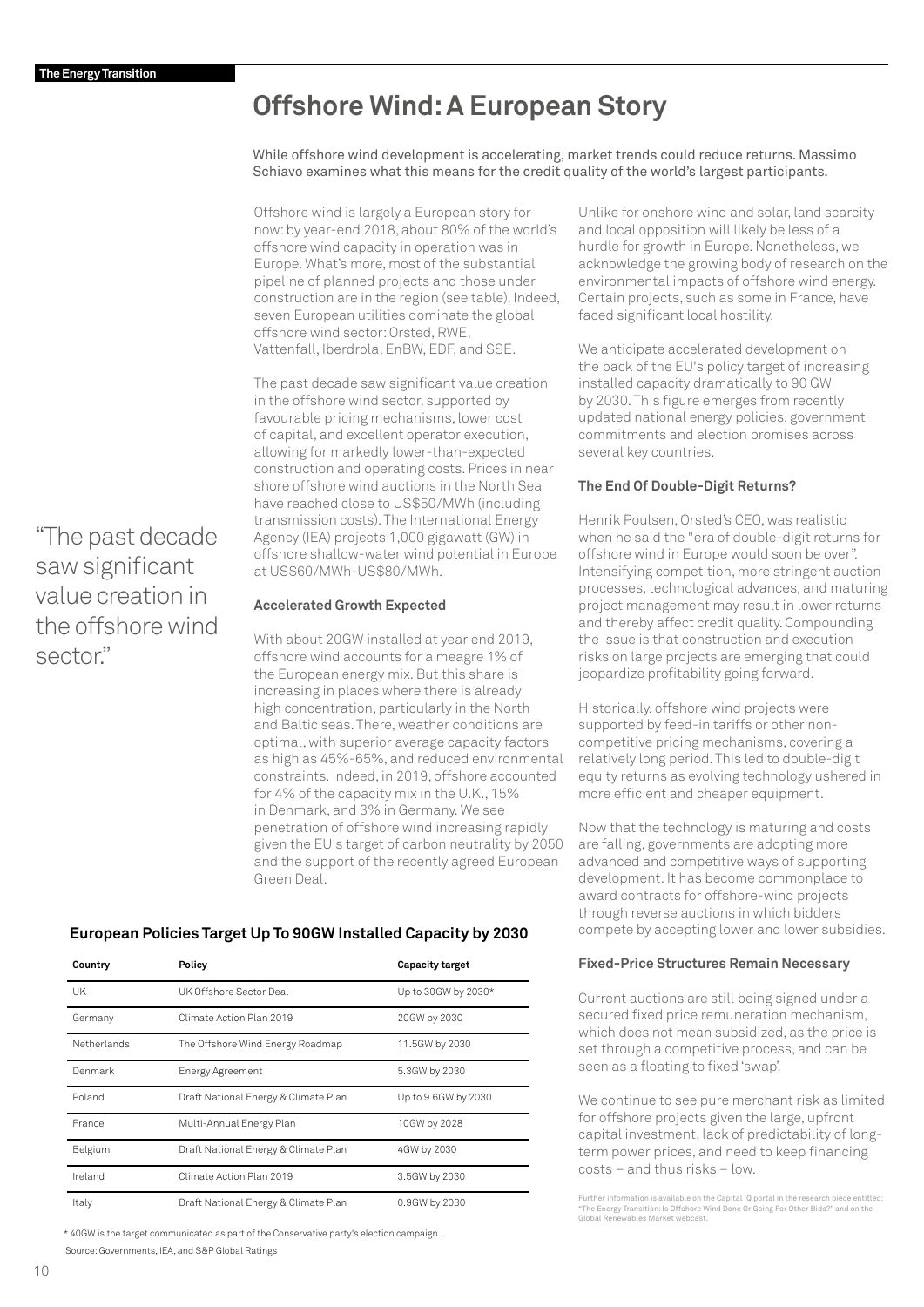## **Tailwinds for U.S. Offshore Expansion?**

There's tremendous investor interest in U.S. offshore wind, says Aneesh Prabhu. Yet infrastructurerelated risks remain significant.

Offshore wind in the U.S. is gathering momentum. The country might have only one operational offshore wind farm, but beyond the 30-megawatt Block Island plant, the aggregated project pipeline has more than 26 gigawatts (GW) in offshore wind capacity in federal lease areas. Of this pipeline, developers expect 14 offshore wind projects totalling 9.1 GW to be operational by 2026. Market consultants agree that capacity could exceed 12 GW by 2030.

### **U.S. Offshore Wind Is Uneconomical – For Now**

Nonetheless, the risks of venturing into deeper waters remain meaningful. While state mandates for offshore development continue to build momentum, offshore in the U.S. remains uneconomical for the time being. Our estimate for the levelized cost of energy (LCOE) for U.S. offshore wind, excluding an investment tax credit (ITC), is about \$85/MWh. A 30% ITC lowers our estimates to about US\$65/MWh. Our major assumptions for overnight capital costs and capacity factors are US\$3,600 per kilowatt (kW) and 44% respectively, for the initial projects.

By comparison, European offshore wind farms have had success in achieving lower LCOEs. Sceptics point to offshore wind projects' current economics and the infrastructure needs and costs, while proponents allude to a rapid pace of innovations in the industry.

According to the International Energy Agency (IEA), global average overnight capital costs (including transmission) are projected to decline to US\$2,500/kW by 2030 from US\$4,350/kW in 2018. The industry expects that roughly half of the savings will come from efficiency gains by using larger turbines, which will reduce the number of turbines to be installed and serviced.

### **Tremendous Investor Interest**

The economics aren't yet favourable. But investor interest is high due to the complementary nature of offshore wind generation with its onshore counterpart. At a recent industry forum, a banker noted that there were more than 50 financing entities that have a "real interest" in lending to offshore wind projects in the U.S.

We believe investors' interest stems from several factors: the potential for a dramatic decline in costs once the industry scales up, risk-offsetting features compared with on-shore wind generation and resource characteristics mitigating other types of risk. We also expect merger and acquisition (M&A) activity to ramp

up – both at company and asset level. Developers are forging partnerships with incumbent utilities to ease the way in winning offtake contracts. And It's no coincidence that a number of oil majors – including Royal Dutch Shell, Statoil and Eni Spa – are also offshore wind developers. The IEA estimates that about 40% of the full lifetimes costs of an offshore wind project, including construction and maintenance, have synergies with oil and gas.

### **Comparison Among Power Sources**

We expect offshore wind output in the U.S. to be largely contracted, but such facilities will bear construction and operation and maintenance risks. As a rule of thumb, the industry expects offshore wind capacity factors of 40%-50%, about 10% higher than those of onshore wind farms. At these levels, offshore wind matches the capacity factors of gas or coal-fired generation in many regions. Importantly, offshore wind's hourly variability is markedly lower than that of solar assets. These metrics point to offshore wind's potentially higher efficiency than that of onshore wind and photovoltaic (PV) generation.

Although offshore wind has a long way to go to challenge other energy sources, interest has increased dramatically at U.S. state level in recent years. In addition to helping states in attaining RPS targets, offshore wind generation helps wean these states away from natural gas. enabling them to reach their regional greenhouse gas initiative (RGGI) targets.

### **Behind Europe**

Offshore wind has changed the European power landscape, but it remains to be seen if sweeping changes are replicated in the U.S. power industry. From discussions with industry experts and acknowledging the potential for significantly lower costs, we're cautiously optimistic about prospects for offshore wind energy output. Given our LCOE estimates – which are subject to variables – the onus is on the industry to convince us of offshore wind's potential from a credit perspective.

Further information is available on the Capital IQ portal in the research piece entitled: "Foresight Is 2020: Tailwinds For U.S. Offshore Expansion".

"Investor interest is high due to the complementary nature of offshore wind generation with its onshore counterpart."

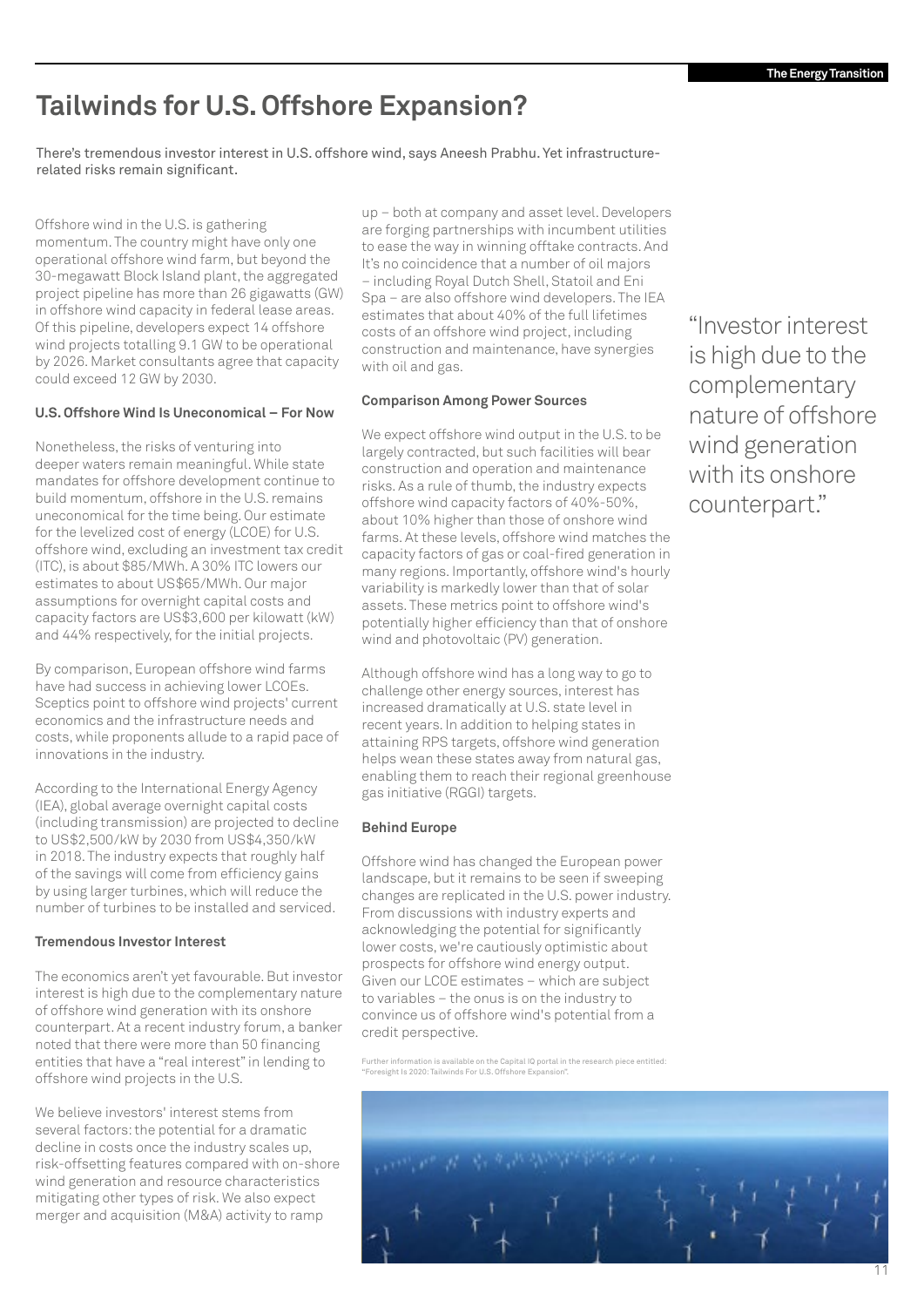## **Nuclear Generation: Dead And Alive?**

Elena Anankina and Karl Nietvelt explain how, despite current challenges, nuclear can play a key role in the energy transition over the next two decades.

Understandably, renewables proliferation and coal phaseouts can dominate discussions around the energy transition – leaving nuclear assets somewhat overlooked. This prompts the question: is nuclear dead or alive?

The answer is nuanced. Of course, the global nuclear industry – accounting for 10% of global power generation and closer to 20% in the U.S. and Europe – is facing a host of challenges: safety and waste concerns, tightening regulations post-Fukushima, aging asset bases, and increasingly volatile energy markets.

Moreover, renewables enjoy political support and offer quicker payback on scalable investments Furthermore, new nuclear build is not competitive with renewables at least in Europe and the U.S. (where costs at new build projects have soared to close to US\$10,000/kW).

This gloomy picture contrasts with a continuous growth outlook we see in developing markets, notably China and Russia where domestic reactor build costs are budgeted for US\$2,000- 2,500/kW). Consequently global nuclear output could still marginally increase over the next two decades in absolute terms. In addition, one needs to recognize nuclear is a reliable energy source for baseload generation, with huge CO2 savings while promoting grid stability.

### **In Western Europe And North America, Nuclear Is Structurally Challenged, But Life Extensions May Smooth The Transition**

Nuclear retirements across parts of western Europe and the U.S. will reduce nuclear capacity in advanced economies by two-thirds before 2040, according to International Energy Agency (IEA) forecasts.

The world's most nuclear-reliant nation, France, has set a target of lowering its nuclear-generated output from 75% to 50% by 2035. In Germany, the nuclear phaseout program will be completed much sooner, with final closures of nuclear operations required in 2022.

Home to the largest nuclear-driven power generation fleet is the U.S. – with 98 nuclear reactors producing about 19% of the country's total generation output in 2018. Although there are no official phaseout policies in the U.S., some smaller and less efficient nuclear plants face early closures before their technical useful life under pressure from low-cost gas and renewables.

This raises the question whether a too rapid phase out of existing capacities can put CO2 targets at risk. The IEA estimates the average cost of nuclear extensions in North America and Western Europe in a range of US\$40-55/MWh. In itself this is not out of sync with the averaged levelized cost of electricity (LCOE) for newly built green energy projects forecast to be in the order of US\$50-60/MWh in North America.

Even so, the high upfront capital costs and unpredictability of long-term power prices -- with a rising share of zero marginal cost capacities from renewable additions -- mean that extensions may only see the day if supported by public policy (e.g. zero emission certificates in the U.S. or re-regulating prices as envisaged in France).

### **Production Gradually Shifts To Emerging Markets**

In contrast, in many developing markets, governments see nuclear generation as a means to meeting this soaring energy demand, while



MMBOE/D -- Million barrels of oil equivalent per day

"The share of nuclear capacities in developing versus developing markets will increase to two thirds by 2040 from one third today."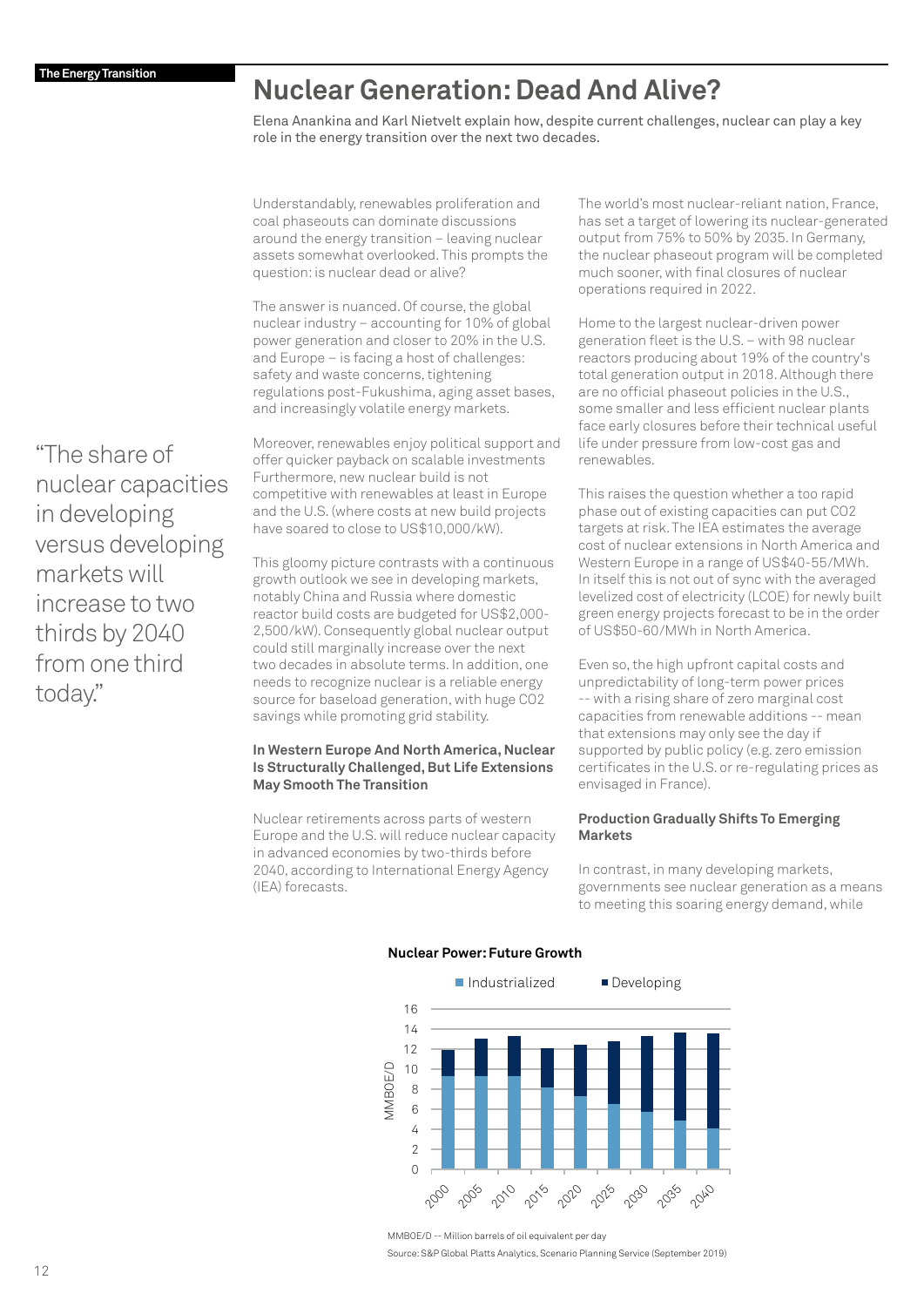### **Structure Of Global Power Generation Output: "Most Likely" Scenario**



TWh--Terawatt hours. Source: S&P Global Platts Analytics, Scenario Planning Service (September 2019). Copyright © 2019 by Standard & Poor's Financial Services LLC. All rights reserved.

also reducing carbon emissions. Several Eastern European countries envisage new nuclear projects, given their currently high share of coalfired generation, and often limited potential for solar and wind.

Importantly, nuclear economics are much more attractive in China and Russia as stated above. Key reasons for this are the lower construction costs and less stringent local regulations, although all countries are subject to standard International Atomic Energy Agency (IAEA) safety requirements. Serial and learning curve effects from many recent new-builds further have helped reduce costs and time of construction. Vertical integration through the nuclear supply chain, R&D ability, and over 80% localization of nuclear power equipment helps to control costs and manage execution risks.

Finally, state support, risk mitigation through fixed price or capacity mechanisms and attractive financing packages are key as project returns will strongly diverge depending on the weighted average costs of capital applied.

### **The Post-2040 Outlook**

Whether nuclear can sustain its position – and credit credentials – after 2040 will largely depend on the progress of broad-scale energy storage solutions and smart grids, as well as on continually supportive national energy policies and state support. Just as the global energy mix is changing, the very make-up of global nuclear capacity is in transition too.

For more information, read our latest reports: "The Energy Transition: Different Nuclear Energy Policies, Diverging Global Credit Trends"; and "The Energy Transition: Nuclear Dead And Alive"

"For the next few decades, the carbon-free generation that nuclear assets provide will continue to be important for climate targets."

### ESG Industry Report Card: Power

■ We see environmental risks for the power industry as well above average, bearing in mind the sector accounts for 40% of global carbon dioxide (CO2) emissions, and even though it has been at the forefront of the energy transition as renewable generation has grown over the past decade.

- We expect power utilities will need to continue decarbonizing their generation mix to mitigate the likelihood of stricter regulations and rising emissions costs, even more so under a 2-degree scenario.
- Coal generation is by far the most exposed subsector, even if the pace of carbon reduction is not uniform globally, and we expect that coal generation will still represent over 25% of total generation by 2040 (though some countries will eliminate it).
- ¾ We view natural gas plants as having above-average exposure even if they emit about half the CO2 of coal-fired power. Gas-fired generation will likely act as a bridge fuel, notably in the U.S., but there's a push in Europe to reduce it as the renewable transition gains momentum with the zero-carbon 2050 objective.
- The power sector equally bears above-average social risk given its considerable influence on local communities, including on customers' electric bills, as a local employer, as a significant contributor to local taxes, and by ensuring safe operations at generating facilities. The nuclear sector in particular has higher social exposure, not just because of safety and storage, but because of existing support or potential shifts in support from communities and politicians toward renewables.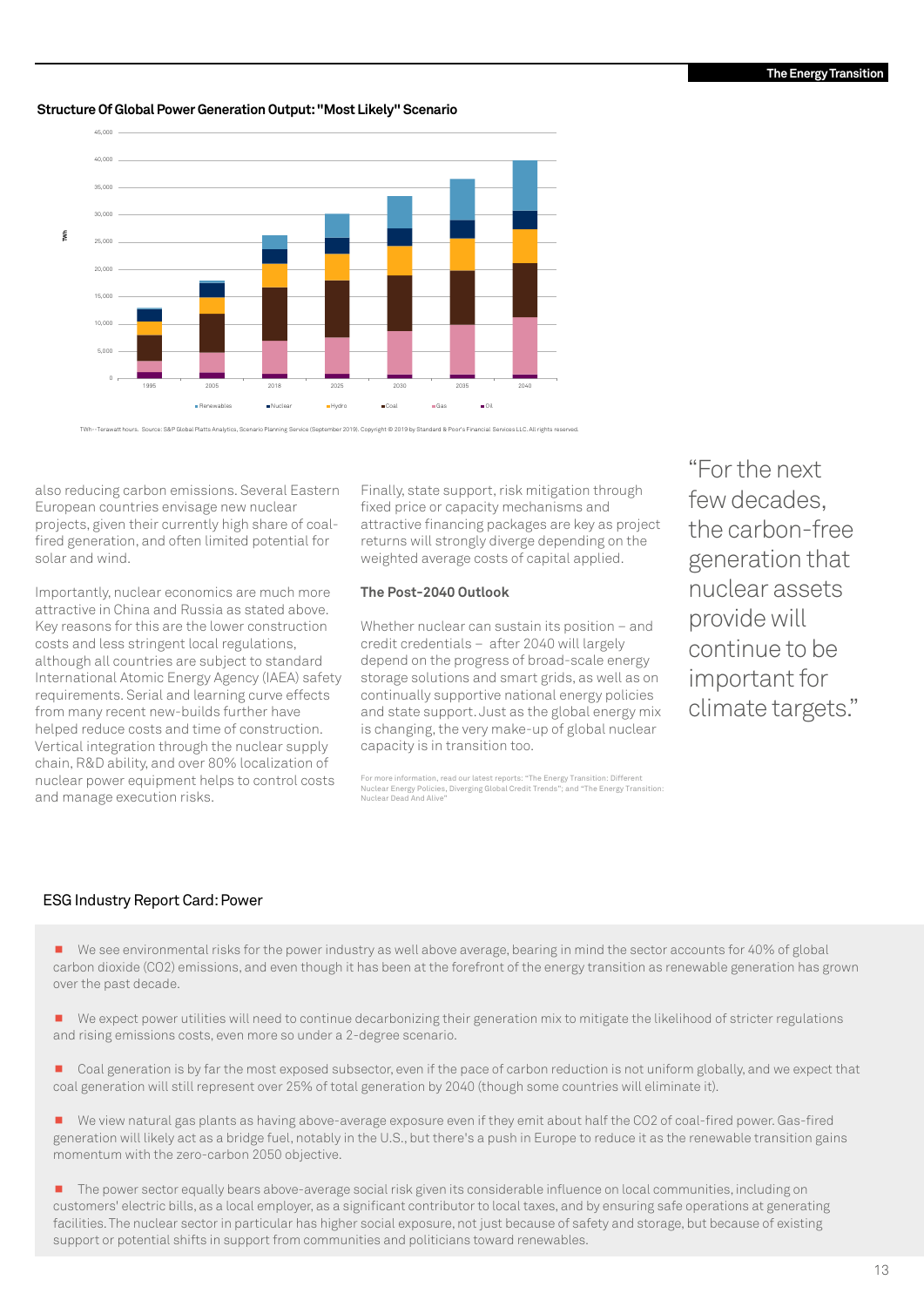## **Shining A Light On Solar ABS**

Amid growing interest in rooftop solar assets, Kate Scanlin summarizes S&P Global Ratings' global methodology for solar ABS transactions.

In recent years, rooftop solar for homeowners and businesses has increasingly made its case as a credible alternative to fossil fuel-powered electricity generation. In 2018 alone, nearly 315,000 American households had installed solar systems, according to the Solar Energy Industries Association.

Aside from falling installation costs and favorable policy frameworks, unlocking further growth in this segment has, in part, relied on expanding the availability of various financing outlets to the technology's developers. A capitalintensive industry by nature, rooftop solar development requires access to long-term and efficient capital sources.

And one such financing method garnering interest in the segment is asset-backed securitization (ABS). This structure entails aggregating pools of photovoltaic solar systems (PV systems), leases and loans, customer agreements including power purchase agreements (PPAs), as well as other hybrid products such as solar contracts. Once aggregated, a structuring process can transform future cash flows relating to these assets into a security. And, by doing so, ABS offerings can deliver the scale, structure, and homogeneity that investors often seek.

### **The Global Methodology**

Though an asset class in its nascency, investor interest has risen ever since the first U.S. solar ABS in 2013. In the U.S., we have rated five distributed generation solar ABS securitizations. In turn, we published earlier this year our global methodology for solar ABS transactions – according to which we now assess our solar ABS portfolio. The methodology came into effect on May 16, 2019 – except for those markets that



require prior notification to and/or registration by the local regulator. Importantly, it does not apply to property-assessed clean energy (PACE) bonds, corporate rated financings and project finance transactions.

So, how exactly does the methodology work? Our solar ABS analysis considers the risks associated with five key areas, which not only help to assess the credit quality of the securitized assets, but also to derive cash flow assumptions for a portfolio of solar assets.

The analysis of operational and administrative risks focuses on key transaction parties to determine whether they can manage their duties related to a securitization over its entire lifespan. Key transaction parties may include a transaction's servicer, operations and maintenance (O&M) provider, the trustee, the paying agent, or any other transaction party. Then, to assign ratings to solar ABS deals we evaluate the ability and willingness of the applicable pool of solar assets to generate sufficient cash flows so that solar ABS investors are paid timely interest and principal by the legal final maturity date.

This evaluation requires that we apply various rating-specific stress scenarios, including: voluntary and involuntary defaults; residential moves or contract prepayments; solar production; and equipment performance. Given that solar ABS has a relatively short underlying performance history to date, we will consider the performances of related asset classes to develop involuntary default assumptions for solar contracts.

### **Analysing Performance**

And this is an important aspect of our analysis. So far, the solar ABS transactions that we rate have displayed a steady performance – with cash flows generally aligned to our expectations. Nonetheless, since solar ABS made its debut in 2013, we have seen relatively benign economic conditions, in the U.S. at least.

That's to say, we have yet to see how these assets perform through a period of economic deterioration. With this in mind, we maintain a 'BBB+' category cap on solar ABS transactions backed by PPAs and leases. Meanwhile, transactions backed by solar loans are capped at an 'A' rating. While the introduction of these criteria hasn't impacted current ratings, we are keeping a keen eye on any performance changes for our solar ABS rating portfolio going forward.

This article provides a snapshot of the full global methodology. You can read the full article, "Global Methodology For Solar ABS Transactions" via Capital IQ.

"ABS offerings can deliver the scale, structure, and homogeneity that investors often seek."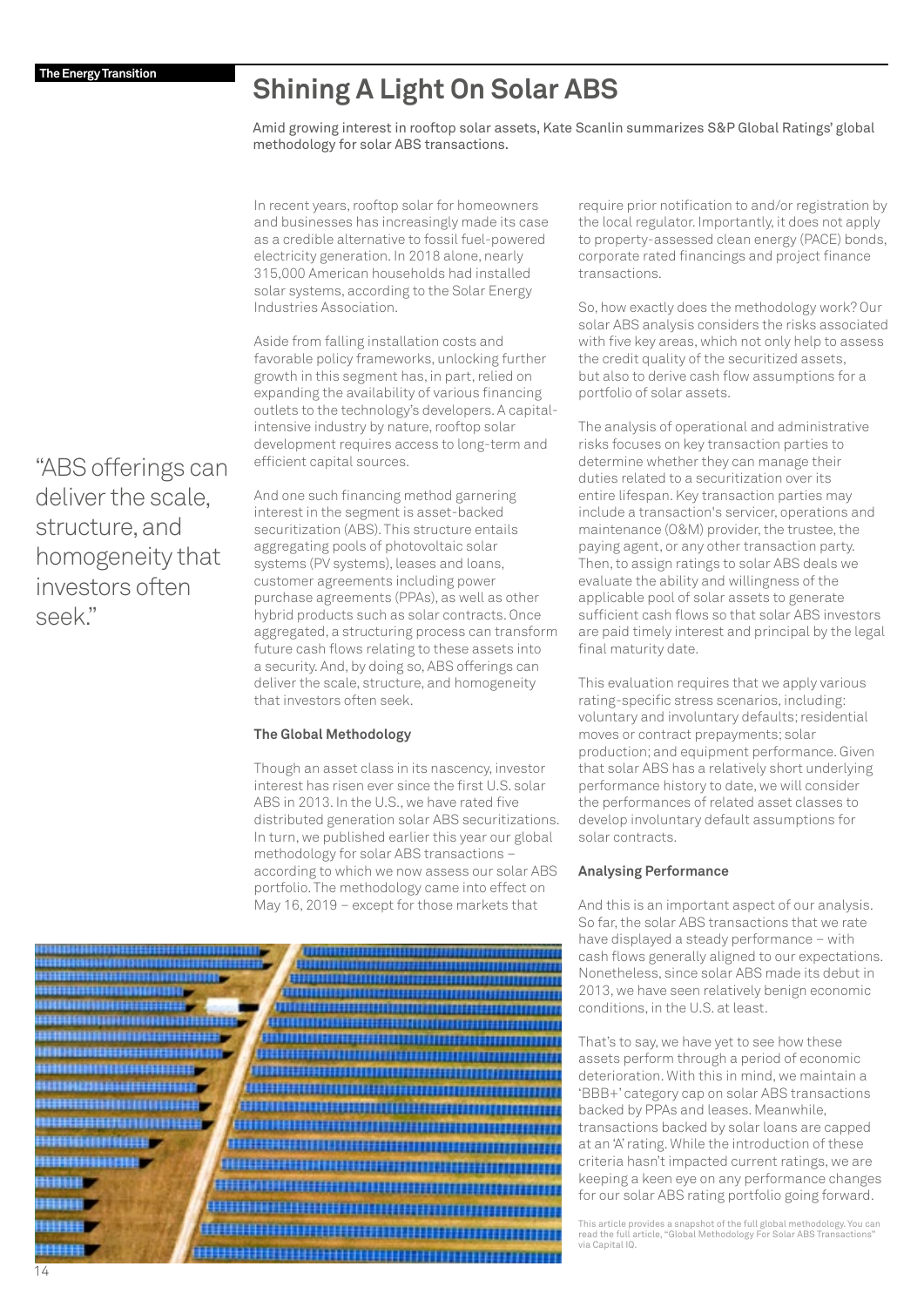## **Led By Green Bonds, Sustainable Debt Surges**

The sustainable debt market is evolving rapidly both in scope and composition. Noemi De La Gorce looks at what has been achieved so far and how it might develop further.

The energy transition, with its promise of sweeping changes, brings with it new attitudes to sustainability. Changing attitudes in finance are clear to see in the rise of sustainable debt, which saw issuance double in 2019. The bulk of this issuance is composed of green bonds, which will likely remain the main type of sustainable debt instrument. However, we also expect the sustainable debt market to continue to diversify and innovate, as investors look for alternative ways to contribute to sustainability objectives.

And the market shows few signs of abating. In our view, strong market fundamentals along with persisting positive credit conditions in the private sector are likely to support further green issuance growth. Growth in annual green bond issuance rebounded to 39% after a temporary slowdown in 2018, indicating the market's underlying strength.

While green bonds still represent a minor part of global issuance, this share is increasing – up to about 3.5% from less than 1.0% five years ago. We expect this growth to be a long-term phenomenon, with sovereign and regulatory interventions acting as a catalyst for private issuance. This is especially true in Europe. However, we believe this growth is insufficient to achieve the scale of investment needed to transition to a low-carbon and climate-resilient economy, which the U.N. estimates to be at least US\$60 trillion by 2050.

### **Sustainable Debt Market To Diversify Further**

While green bonds remain dominant, other sustainable debt instruments are emerging. Social bonds, says the International Capital Market Association, are bonds whose proceeds fund new and existing projects with positive social outcomes such as improving food security and access to education or health care. Sustainability bonds on the other hand target both environmental and social benefits, while sustainability-linked loans provide incentives for borrowers to set and achieve sustainability performance targets. Sustainability-linked bonds, which follow the same principles, emerged for the first time in 2018. Since they tie funding to specific environmental, social and governance (ESG) targets, these sustainability-linked loans and bonds are seen by some as stronger drivers of change.

### **Europe Consolidates Its Lead**

Reflecting its unique political push for green and sustainable finance, Europe has been leading the way in both regulation and issuance. Indeed, in 2019, the Continent represented close to half of new issuance. Indeed, the European Commission recently announced its ambition to create the first 'carbon-neutral continent' by 2050 through its European Green Deal. Last year's EU Green Taxonomy represents another important milestone – defining activities compatible with a green economic vision and addressing fears of greenwashing.

In the financial services sector, green issuance from European banks surpassed that of Chinese banks for the first time in 2019, with French banks such as Société Générale and Credit Agricole leading the way.

### **Looking Ahead**

We expect the private sector to keep driving growth. Public issuers also have a key role to play. In some cases, we believe sovereign issuance could act as a catalyst for private green-labelled issuance.

In the case of France, the largest sovereign issuer, private issuance from banks and corporates in 2019 surpassed the amount of sovereign issuance for the first time since the government started issuing sovereign green bonds.

Further information is available on the Capital IQ portal in the research piece: "Led By Green Bonds, The Sustainable Debt Market Looks To Surge Ahead".

"We expect the sustainable debt market to continue to diversify and innovate, as investors look for alternative ways to contribute to sustainability objectives."





Source: BloombergNEF. Copyright © 2019 by Standard & Poor's Financial Services LLC. All rights reserved.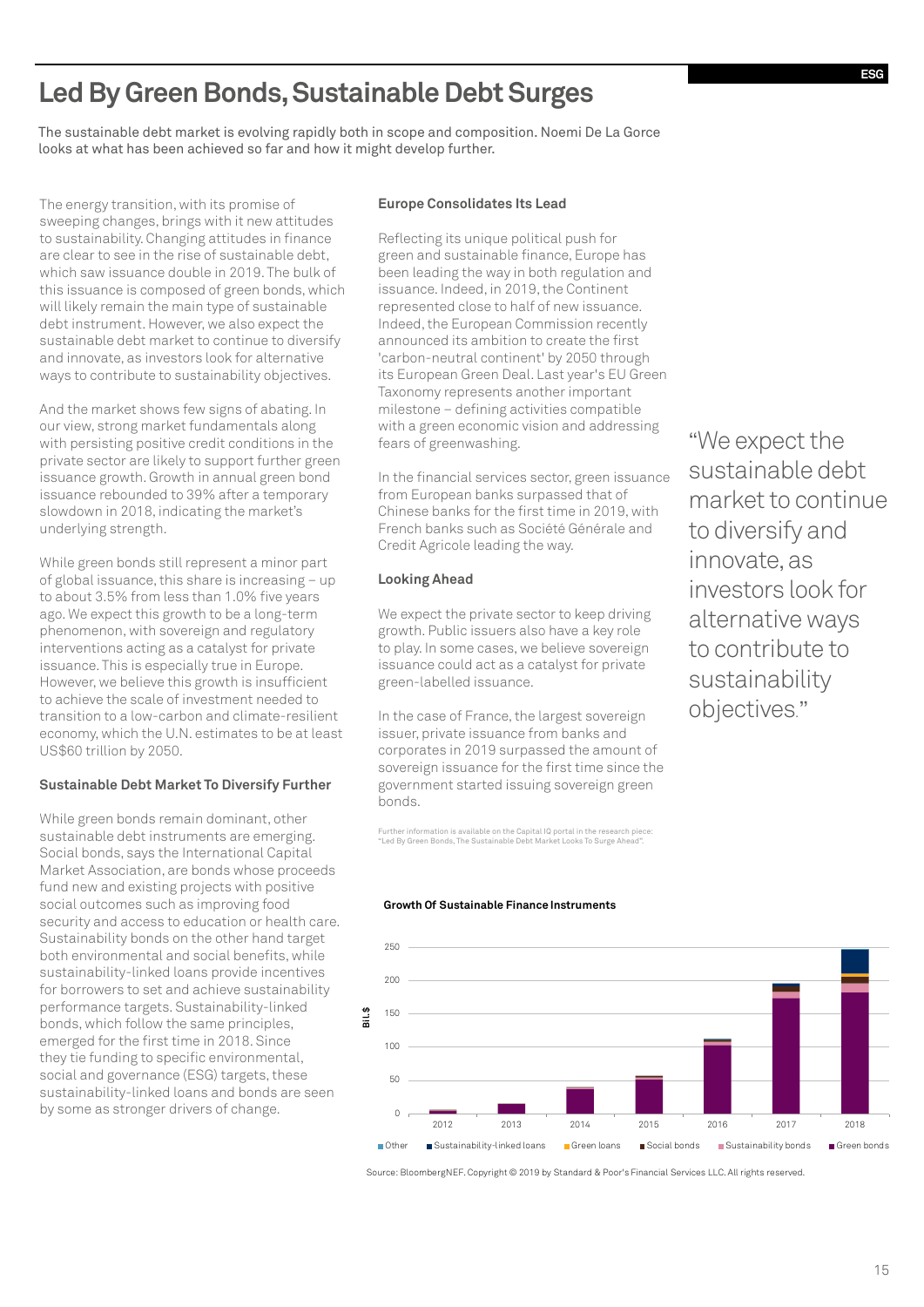## **The EU Green Deal: Why Greener Growth Doesn't Necessarily Mean Lower Growth**

Marion Amiot believes the EU's proposed Green Deal may mean less climate-related shocks and, in turn, better longer-term economic prospects.

Today, the European Union accounts for 9% of global carbon emissions and contributes a further 2% through imports. But the bloc has recently set the ambitious goal of becoming carbon neutral by 2050. To finance the EU's Green Deal, the European Commission (EC) has presented the Sustainable Europe Investment Plan, which foresees €1 trillion in sustainable investments over the next decade.

Much has been said of what this means for economic growth. To date, there have been few attempts to measure the economic impacts of the broader question of climate change. But, our view is the Green Deal should boost the bloc's long-term economic prospects by reducing the likelihood of climate-related shocks to GDP – while improving the bloc's resilience to those climate-related shocks.

### **Work To Do**

However, there's much to be done if the EU is to become carbon neutral by 2050. Countrylevel climate change policies are currently insufficient to achieve interim goals set for 2030 and renewables' contributions to energy supply must increase (see chart).

One key challenge is that policymakers continue to avoid meaningfully higher carbon prices. Although this would be the most effective way to tackle climate change, it is difficult to implement due to its social impacts since it's widely believed to fall harder on lower-income households. That said, studies have showed no net job losses from higher carbon taxes. And following the Gilets Jaunes movement in France, which was prompted by additional taxes on fuel, we believe countries are unlikely to follow that route anytime soon.

Instead, the EU favors a €1 trillion climate finance plan – seeking major improvements in sectors such as energy, agriculture,



construction, and real estate. The plan includes commitments to climate and environmental spending and for co-financing of green investments with national governments and the private sector. In addition, there are subsidies for high emitters with the Just Transition Fund. That said, of the €1 trillion in the fund, only €7.5 billion is fresh funding – equivalent to less than 0.1% of EU GDP.

### **Wider Participation Needed**

Clearly, then, the EU cannot achieve its goals alone: it still needs other participants such as national governments and the private sector to prioritize climate-friendly investments. Another way the EU is nudging investors towards greener investment strategies is through the EU Taxonomy, which will help increase transparency and prevent green washing. The taxonomy may be not be constraining enough, however: it can only work if consumers and investors are pushing the market in the same direction.

Central banks are playing their part by looking into reducing climate risk through monetary policy. The Bank of England and Banque de France have already announced they will start stress-testing banks and insurance portfolios for climate risk. Also driving progress in this area is the Network for Greening the Financial System, a forum bringing together central banks and supervisors committed to better understand the financial risks and opportunity of climate change.

### **Greener, Not Lower Growth**

As things stand, however, we believe the EU will have to introduce more climate-friendly policies if it wants to reach its 2050 commitments. A higher price for carbon would be more challenging for more polluting sectors but might ultimately be necessary to push the market into action. Filling the huge investment gap to meet these ambitions will require EU countries to invest more. Relaxing fiscal rules to exclude green investments from the 3% of GDP budget deficit cap would be a potential game changer. Indeed, reaching investment targets may prove difficult without this revision.

Nonetheless, our research confirms that the EU's Green Deal can boost the bloc's long-term growth prospects. So, while it's true that lower GDP can often lead to lower emissions, greener growth doesn't necessarily mean lower growth.

Further information is available on the Capital IQ portal in the research piece entitled: "EU Green Deal: Greener Growth Doesn't Necessarily Mean Lower Growth"

"The Green Deal should boost the bloc's longterm economic prospects."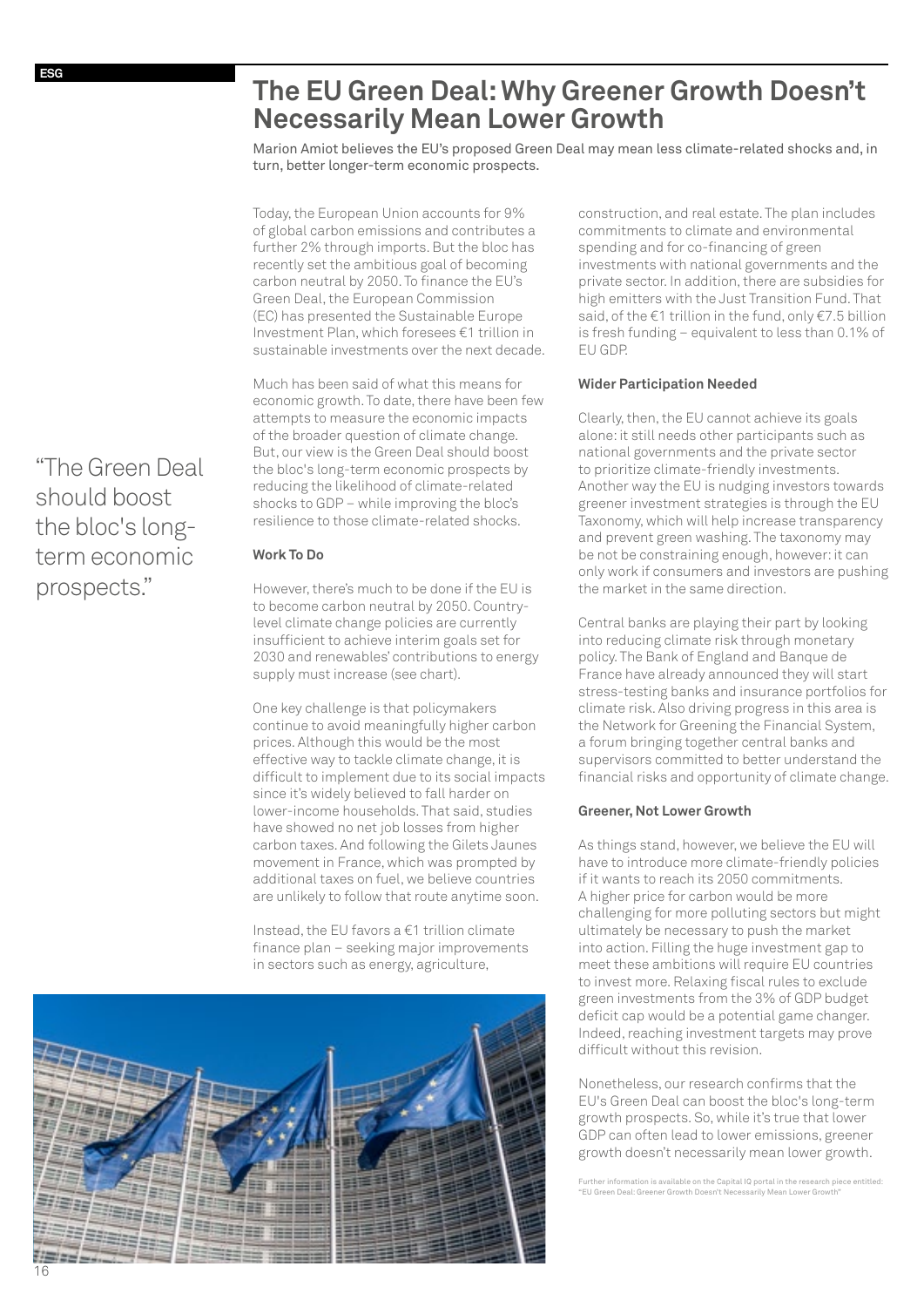## **EU Drive For Carbon Neutrality By 2050 Undeterred By COVID-19**

Amid concerns that the COVID-19 pandemic could stymie progress for climate goals, Anna Liubachyna believes that the EU's green ambitions remain in place for now.

As countries grapple with the immediate consequences of the COVID-19 pandemic and EU policy focus shifts to short- and mediumterm tools to alleviate the aftermath, there is a risk that long-term climate goals may be cast aside. Should this happen, the concern is that resistance to climate-change targets in some industries may emerge.

For now, however, the EU has confirmed that its green ambitions remain intact. The European Commission's temporary framework for state aid measures to support the economy in the COVID-19 outbreak, adopted on March 19, 2020, stresses that measures should keep in mind the importance of the EU objectives for green and digital transitions. Moreover, the EU is currently on track with its Green Deal legislative roadmap and has also revealed an updated EU green taxonomy. As such, we believe the overall goal of achieving carbon neutrality by 2050 across the EU remains intact despite the pandemic, although there may well be some short-term delays to specific policy actions toward achieving this.

### **Relief To EU CO2 Accumulation Only Temporary**

It's our current expectation that the EU economy may contract by around 7% this year following the COVID-19 pandemic. Lower economic activity could, in turn, reduce EU greenhouse gas (GHG) emissions by around 14%.

Reduced emissions may only be temporary, however. To achieve long-term emission reductions, therefore, Europe would need to go through a fundamental transition to greener production systems. The EU could achieve this if it implements the policies outlined in its December 2019 Green Deal.

While some are concerned that development of stronger long-term climate policy could be pushed aside in favour of short-term economic stimulus, we have not yet seen any indications that this is actually occurring on the EU level. Climate policymaking is still moving forward at this stage. Indeed, despite resistance from sectors severely battered by the virus outbreak, the EU Commission is still determined to make the stronger 2030 emission-reductions target a reality. It still plans to publish an impact assessment plan this September on increasing the EU's emissions-reduction target for 2030 to at least 50%, from 40% at present.

Aside from policy, the widespread fiscal support measures unveiled during these past weeks show that countries are mobilizing all of their fiscal space to fight the spread of COVID-19 and limit the ensuing economic damage As a result, we believe EU countries will have higher government debt after the crisis and possibly less scope for investing in projects to green their economy, especially in countries in which fiscal space is already limited. We also expect EU countries to tap the balance-sheet space and social and environmental mandates of supranational institutions, such as the European Investment Bank or the Council of Europe Development Bank to help fight the pandemic while pursuing environmental objectives.

### **Transportation Provides Mixed Outlook**

The automotive sector has been severely affected by lockdowns that have reduced vehicle usage as well as people's ability to buy new cars. Already, a number of industry bodies have signed an open letter to the European Commission asking for a delay to climate-change mitigation and protection of the environment laws due to COVID-19. Passenger cars and vans account for around 14.5% of total EU emissions of CO2, so delays in the implementation of the law would likely put countries' environmental targets at risk.

### **Crisis Could Lead To Greener Behaviors**

Although current wealth losses could end up negatively affecting green investments, some environmentally positive behavioural changes may arise from this crisis. Structural changes to travel, including commuting, flying, and waterborne travel habits, would reduce oil demand, and therefore emissions. What's more, as companies have successfully experienced working remotely across the world, they might choose to cut back on business travel and increase remote working. Equally, citizens might be more aware and less tolerant of polluted environments after experiencing a few months of clean air – something we see already, as some cities favor pedestrians and cyclists over cars in their gradual exit of lockdowns. Finally, globalization more broadly might slow as a result of this crisis as some companies seek to set up more of their supply chains in the same location.

More information can be found on the Capital IQ portal in the research commentary entitled: "The EU's Drive For Carbon Neutrality By 2050 Is Undeterred By COVID-19"

"For now, the EU has confirmed that its green ambitions remain intact. "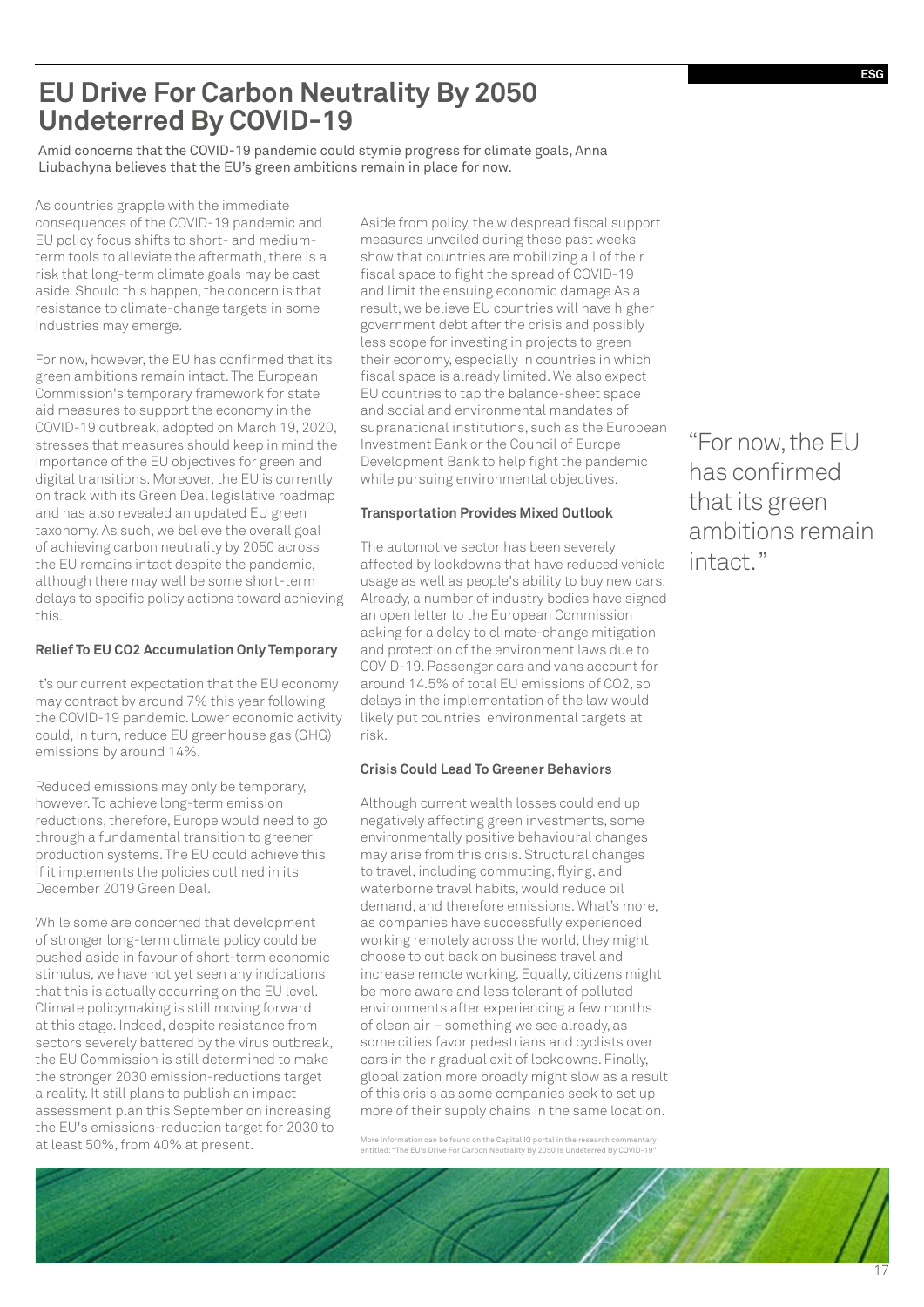## **ESG Evaluations: COVID-19 Update**

Noemie De La Gorce explains why S&P Global Ratings' portfolio of ESG Evaluations has for now remained unchanged since the COVID-19 outbreak.

S&P Global Ratings has reviewed its portfolio of six public Environmental, Social, And Governance (ESG) Evaluations in light of the COVID-19 pandemic and has left all scores unchanged for now. We will continue to monitor the portfolio. ESG Evaluations are our view of an entity's capacity to operate successfully in the future and, therefore, may be affected by the risks and disruptions caused by COVID-19.

The ESG Evaluation comprises two assessments: the ESG profile considers nearterm and observable risks and opportunities, and an entity's preparedness considers its ability to manage emerging, disruptive, and strategic risks. We consider the COVID-19 pandemic a social risk that could affect our view of an entity's ESG profile – particularly the social profile – as well as a disruption that could affect our view of an entity's preparedness. We may revise our opinion of an entity's ESG profile and preparedness, and therefore adjust our ESG Evaluation score appropriately. These adjustments could be either negative or positive.

We could revise our ESG profile score if the pandemic has:

• Revealed strengths or deficiencies in the entity's management of social factors (relative to its global peers), including:

1) Workforce, especially in case of layoffs or reduced productivity;

2) The health and safety of the entity's workforce, suppliers, contractors, and other key stakeholders;

3) Changing consumer behaviors and preferences;

4) Activities that support communities or diminish the company's social license to operate.

• Hampered or accelerated the entity's ability to deliver on its ESG policy, commitments, or expected performance relative to its global sector peers.

• Caused substantial disruption to the company's supply chain that resulted or could result in financially material consequences revealing better or worse management compared to industry peers.

• Affected, either negatively or positively, the entity's reputation.

• Revealed strengths or deficiencies in board oversight including financial reporting on COVID-19, executive compensation, board-level engagement, and communication with investors and stakeholders.

• Revealed an entity's narrow stakeholder approach, which could manifest as a disproportionate allocation of value between the entity's stakeholders.

We could revise our opinion of preparedness if the pandemic has:

• Resulted in a significant change in the entity's strategy, and how effectively the entity executed its new strategy.

• Revealed any weaknesses or strengths in the entity's ability to adapt and react to sudden changes resulting from emerging and disruptive risks.

### **The Current Effect Of COVID-19 On Selected ESG Evaluations**

### **TenneT**

We view TenneT's preparedness for emerging and strategic risks as strong. During the early stages of the COVID-19 outbreak, the company responded swiftly to mitigate risks by deploying well-rehearsed contingency plans. The company is strongly positioned to continue to provide its essential service of electricity supply, and maintain the safety of its overall workforce. We scored the company's assessment of risks as excellent, and TenneT continues to support this opinion through its articulation of the stresses placed on its workforce, its risk tolerances, and its awareness of workforce safety. As such, we uphold our ESG Evaluation score of 83 with Strong Preparedness.

### **Unilever**

We uphold our ESG Evaluation for Unilever at 89 with Best-in-Class preparedness. This is our highest published score to date. Unilever has a large, global workforce and communicated its policy on COVID-19 on its public website. We view safety management at Unilever as strong due to its solid track record of reducing safety incidents. While

"We consider the COVID-19 pandemic a social risk that could affect our view of an entity's ESG profile."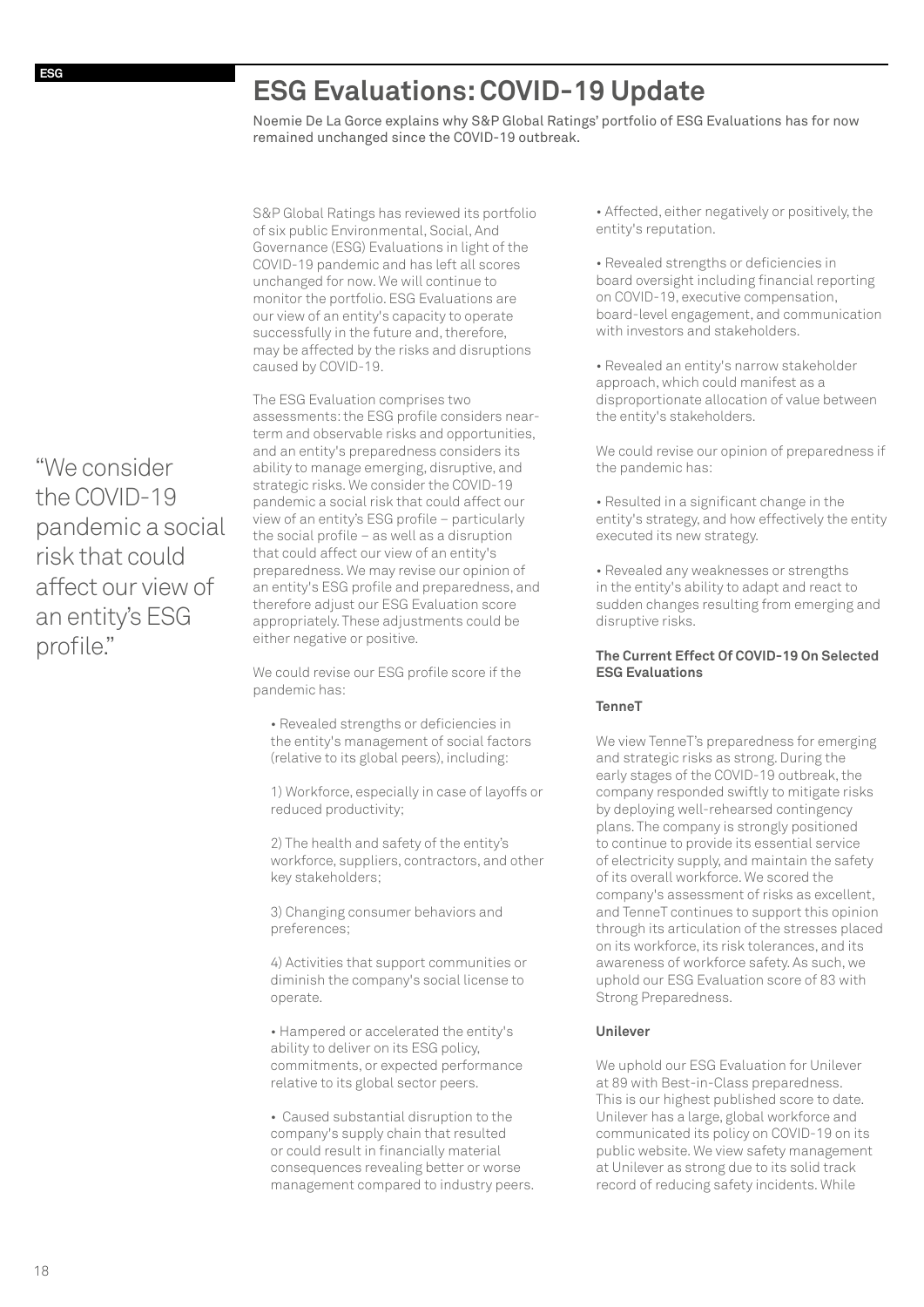|                                  | <b>Unilever</b>                     | <b>NextEra</b> | <b>TenneT</b> | Renewi   | Repsol | <b>Masmovil</b> |  |
|----------------------------------|-------------------------------------|----------------|---------------|----------|--------|-----------------|--|
| <b>ESG Evaluation</b>            | 89                                  | 86             | 83            | 75       | 68     | 67              |  |
| <b>Preparedness</b>              | Best-in-class                       | Best-in-class  | Strong        | Adequate | Strong | Adequate        |  |
|                                  | <b>Social Profile Factor Scores</b> |                |               |          |        |                 |  |
| <b>Workforce &amp; Diversity</b> | Good                                | Good           | Good          | Good     | Strong | Good            |  |
| <b>Safety Management</b>         | Strong                              | Strong         | Strong        | Good     | Good   | Lagging         |  |
| <b>Customer Engagement</b>       | Strong                              | Leading        | Good          | Good     | Strong | Strong          |  |
| <b>Communities</b>               | Strong                              | Strong         | Strong        | Good     | Good   | Good            |  |
|                                  |                                     |                |               |          |        |                 |  |

### **Our Portfolio Of Public ESG Evaluations Remain Unchanged**

occupational illness rates could spike this year, we expect the risk to be well-mitigated given the health and safety culture in place. Unilever's strong community engagement and full value chain approach is further supported by its recent announcement of support: donations of €100 million in soaps, sanitizer, and bleach, and food donations, and €500 million in payment relief to its suppliers.

### **Renewi**

Our ESG Evaluation score of 75 with Adequate preparedness for Renewi remains unchanged. Renewi is provides essential services in the Netherlands, Belgium, and the UK, and is close to fully operational at present albeit with certain segments significantly lower for example restaurants, shops, bars, offices, amongst others. The operational workforce are key workers and continue to provide services with additional safety measures and altered routines to manage the risk of exposure to COVID-19. We feel that the company's safety management is in line with other waste services companies around the world. The company has disclosed its response, which includes following government guidelines, and it will take advantage of government support, where available, to protect its workforce. Some waste management companies are strongly positioned to handle additional demand in treating medical waste. Renewi is coordinating logistical support in collaboration with a decontamination expert to reuse medical masks at hospitals in the Netherlands.

### **Repsol**

Repsol's ESG Evaluation score, unchanged at 68, continues to reflect our view of the company's strong preparedness and better-than-peers' management of its environmental and social risks in a highly exposed industry. We believe the current pandemic is exposing Repsol to two main risks: the first relates to the health and safety of its stakeholders, including its employees, customers and contractors, especially in operations that cannot be performed remotely. We note that the company has developed a country-specific action plan to ensure the safety of its employees and has engaged with the Spanish government to support its current policy response. We believe this is in line with other major European oil and gas, and exploration and production, companies. The second risk combines COVID-19 travel stoppages with unfettered crude oil supply and discounting on oil prices and refining margins, resulting in capital spending cuts across the industry. In this context, Repsol has announced that it will maintain investments allocated to low-carbon technologies, which is an important factor in our strong preparedness score. We will continue to monitor the effects COVID-19 may have on Repsol's business. At this point, our score of 68 with Strong preparedness remains unchanged.

More information is available via the Capital IQ portal in the research piece entitled: "ESG Evaluations Remain Unchanged For Now In Light Of COVID-19"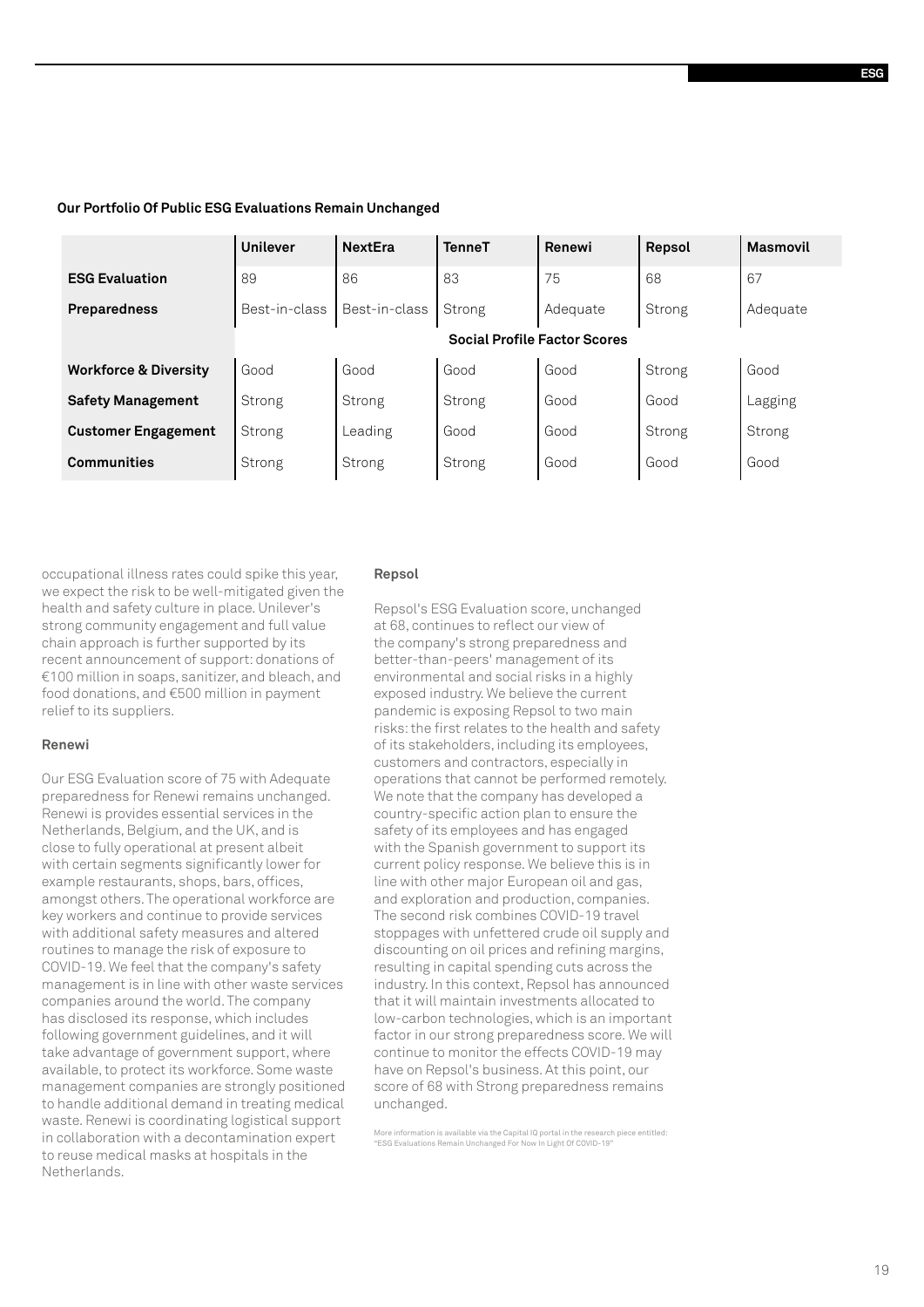### **Tideway**

On April 8, 2020, Bazalgette Tunnel Ltd., trading as "Tideway", scored 74 in its ESG Evaluation. On our scale, 100 indicates the lowest risk and 0 the highest. The company's ESG Evaluation score is the result of an ESG profile of 74 combined with adequate preparedness.

Tideway is a U.K.-based independent regulated infrastructure provider responsible for designing, financing, constructing and commissioning the Thames Tideway Tunnel in London. The construction of the 25 kilometer (16 mile) tunnel is underway and aims to manage the amount of sewage discharged into the river Thames and the growth in water and sewerage demand associated with London's growing population.

Tideway's ESG evaluation score of 74 reflects our view that sustainability is well embedded in Tideway's strategic objectives and operations. We expect the tunnel to have significant environmental benefits in terms

of increasing sewage storage capacity and reducing the amount of combined sewer overflows (CSOs) discharged into the Thames.

Our assessment also incorporates the company's own sustainability credentials, including Tideway's high governance and social standards. We also factor in the company's strong safety track record, although we believe that it remains exposed to safety risks given the complex and risky nature of tunnel construction.

Our assessment of Tideway's adequate preparedness reflects the company's unique purpose and ability to capitalize on future opportunities as it will transfer the daily operations of the tunnel to Thames Water upon completion. Therefore, our preparedness opinion has a neutral impact on Tideway's ESG evaluation score.

More information can be found via the Capital IQ portal in the ESG Evaluation entitled "Tideway Scored 74 On ESG Evaluation; Preparedness Adequate"

### **EP Infrastructure**

On April 8, 2020, S&P Global Ratings announced that EP Infrastructure scored 65 in its ESG Evaluation. The company's ESG Evaluation score is the result of an ESG profile of 62 combined with preparedness at the upper end of the adequate category.

EP Infrastructure (EPIF) is a Czech-based diversified energy infrastructure group that operates across four core business segments: gas transmission, gas and electricity distribution, gas storage, and heat generation and distribution.

Its ESG evaluation score of 65 reflects the moderate environmental and relatively high social risk expo-sures from the sectors in which EPIF operates, while governance is supported by

the EU's relatively high governance standards. The company's approach to environmental risk focuses on regulatory compliance along with monitoring and modernizing assets, which aligns with regular industry practices.

The social profile reflects standard safety and customer engagement efforts but is limited by a nascent group-level talent management and diversity strategy. And its Governance score reflects a strong shareholder agreement between EPIF and MIRA, which enables effective and balanced oversight and creates a degree of insulation between EPIF and parent EPH.

More information can be found via the Capital IQ portal in the ESG Evaluation entitled "EP Infrastructure Scored 65 On ESG Evaluation; Preparedness Adequate"

### **Royal Schiphol Group**

On April 1, 2020,S&P Global Ratings said that it scored Netherlands-based Royal Schiphol Group's €750 million green bond E2/71 under its Green Evaluation. E2 is the second-highest score on our scale of E1 (highest) to E4 (lowest).

Schiphol will use the proceeds to improve the energy efficiency of its airport terminals and pier buildings, commercial and other real estate, build new energy-efficient buildings, as well as invest in clean transportation assets and infrastructure in the Netherlands.

The excellent Governance score reflects the procedures that Schiphol has to ensure the transaction complies with its green finance framework, including tracking and auditing the allocation of proceeds to eligible projects, measuring the environmental impact of these projects, and certifying green building projects against high industry standards. The solid Transparency score reflects the strong level of disclosure of Schiphol's green bond framework. Both the Governance and Transparency scores are capped at the Mitigation score.

More information can be found via the Capital IQ portal in the Green Evaluation entitled "Royal Schiphol Group's €750 Million Green Bond Scores E2/71 On Green Evaluation"

### **American Water Works Co. Inc.**

On April 7, 2020, S&P Global Ratings gave American Water Works Co. Inc. (American Water) an ESG Evaluation score of 87. American Water is a publicly traded utility holding company that provides, through its subsidiaries, water and wastewater utility services to about 15 million people in about 1,600 communities across 16 U.S. states.

American Water's ESG Evaluation score of 87 reflects our view that the company prioritizes commitments to safety, environmental stewardship, and public health in its strategy, and that ESG goals are a natural fit for and align well with its business model. Examples include the company's commitment to providing safe drinking water to customers and safe workplace conditions to employees. The

company's governance benefits from strong structure and oversight, as demonstrated through its board structure and remuneration policies.

 American Water's preparedness assessment of best in class reflects its ability to identify, assess and act on risks and opportunities its business faces, including climate change, infrastructure replacement, water contamination and an aging workforce. The company fosters an effective culture to contend with sustainability-related risks, and prioritizes safety and compliance with mandated regulations to protect and enhance its financial and reputational standing.

More information can be found via the Capital IQ portal in the ESG Evaluation entitled "American Water Works Co. Inc. Scores 87 In ESG Evaluation"

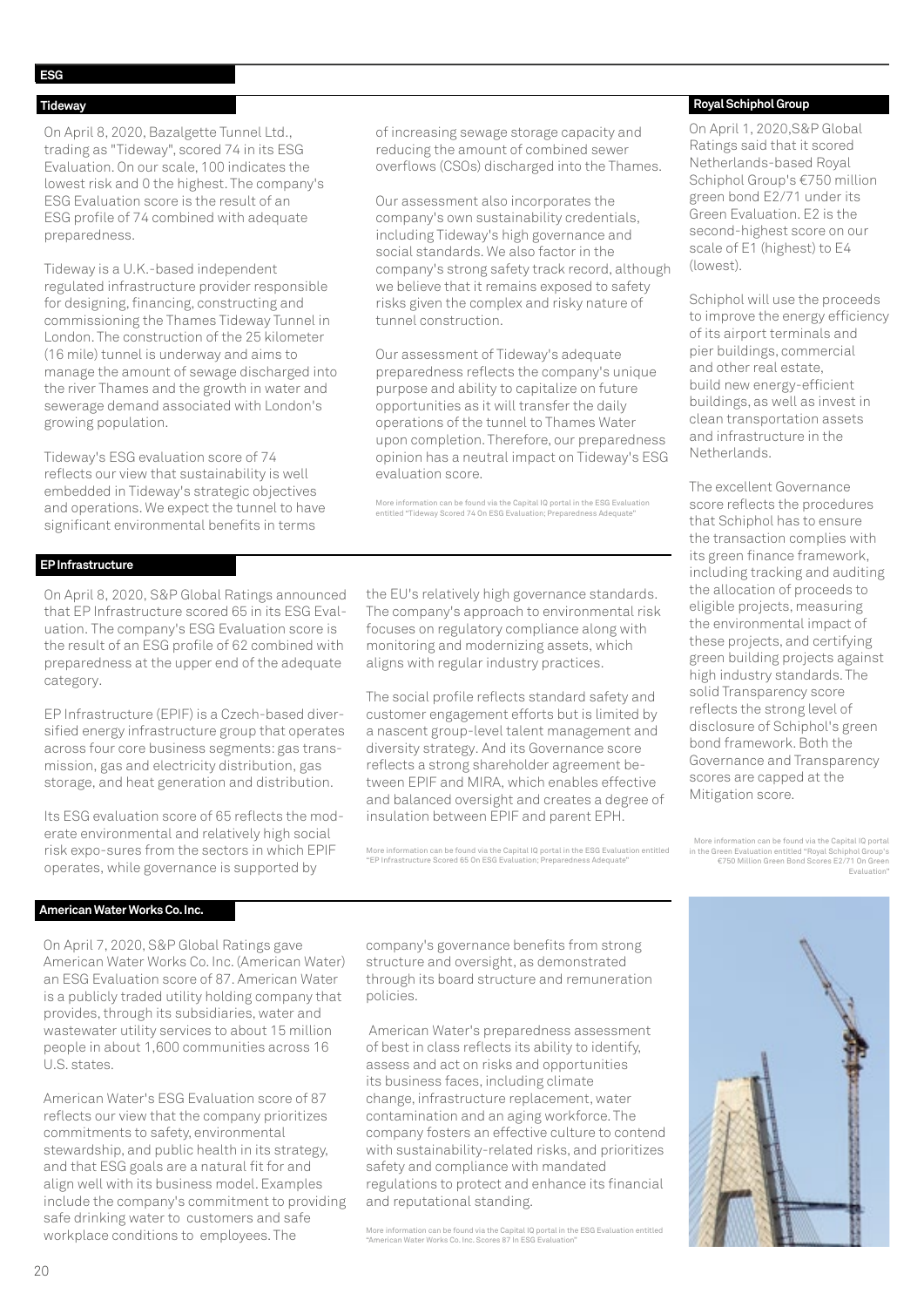### **Commercial**

**George Slavin** Sales - New York +1-212-438-2629 george.slavin@spglobal.com

**Mireille Barthez** Sales - EMEA +(33) 1-4075-2528 mireille.barthez@spglobal.com

### **Analytical**

**Andreas Kindahl** Global Head of Corporate & Infrastructure Ratings +(46) 8-440-5907 andreas.kindahl@spglobal.com

### **Sustainable Finance**

**Michael Wilkins** Global Head of Sustainable Finance Research - London + (44) 20-7176-3528 mike.wilkins@spglobal.com

**Bertrand Jabouley**  APAC Sustainable Finance Analytical Coordinator +(65) 6239 6303 bertrand.jabouley@spglobal.com

### **North America**

**Anne Selting** Head of North America Transportation & P3s +1-415-371-5009 anne.selting@spglobal.com

**Simon White** Head of North America Energy +1-212-438-7551 simon.white@spglobal.com

**EMEA**

**Pablo Lutereau** Head of EMEA Infrastructure & Project Finance +(34) 91-423-3204 pablo.lutereau@spglobal.com

**Beatrice de Taisne** EMEA Utilities +(44) 207-176-3938 beatrice.de.taisne@spglobal.com

**Latin America**

**Candela Macchi** Head of LATAM Infrastructure & Utilities - Buenos Aires  $+$  (54) 11-4891-2110 candela.macchi@spglobal.com

**Asia-Pacific**

**Richard Langberg** APAC Infrastructure & Utilities - Hong Kong +(852) 2533-3516 richard.langberg@spglobal.com

**Richard Timbs** Australia Infrastructure & Utilities - Sydney +(61) 2-9255-9824 richard.timbs@spglobal.com

**Jonathan Usdin** Sales - New York +1-212-438-0154 jonathan.usdin@spglobal.com

**Denis O'Sullivan** Sales - APAC +(852)-2533-3522 denis.osullivan@spglobal.com

### **Global Research Karl Nietvelt**

Head of Global Infrastructure & Utilities Research +(33) 1-44 20-67-51 karl.nietvelt@spglobal.com

**Michael Ferguson** North America Sustainable Finance Analytical Coordinator - New York +1-212-438-7670 mike.ferguson@spglobal.com

### **Ben MacDonald**

**Alberto Santos** Sales - LATAM +1-212-438-2329 aj.santos@spglobal.com

Head of Global Project Finance Research +1-303-721-4723 ben.macdonald@spglobal.com

### **Corinne Bendersky**

**Dhaval Shah**

**Kyle Loughlin**

+1-416-507-3272 dhaval.shah@spglobal.com

+1-212-438-7804

**Michele Sindico** EMEA Project Finance + (468) 440- 59- 37

**Daniel Castineyra**

Mexico

EMEA Sustainable Finance Analytical Coordinator - London +(44) 20-7176 0216 corinne.bendersky@spglobal.com

Canadian Infrastructure - Toronto

Head of North America Utilities

michele.sindico@spglobal.com

kyle.loughlin@spglobal.com

### **Jesus Palacios**

**Sandra Pereira** Sales - EMEA +(44) 207-176-3746 sandra.pereira@spglobal.com

Latin America Sustainable Finance Analytical Coordinator +(52)-55-5081-2872 jesus.palacios@spglobal.com

**Trevor d'Olier-Lees** P3s & Renewable Energy +1-212-438-7985 trevor.dolier-lees@spglobal.com

**Aneesh Prabhu** North America Energy & Power +1-212-438-1285 aneesh.prabhu@spglobal.com

**Tania Tsoneva** EMEA Transportation Infrastructure +(353) 1-568-0611 tania.tsoneva@spglobal.com

**Pierre Georges** EMEA Utilities + (33) 1-44 20 67 35 pierre.georges@spglobal.com

**Julyana Yokota** LATAM Infrastructure & Utilities - Sao Paulo +(55) 11-3039-9731 julyana.yokota@spglobal.com

Greater China Infrastructure -

**Gloria Lu**

Hong Kong +(852) 2533-3596 gloria.lu@spglobal.com

+(52) 55-5081-4497 daniel.castineyra@spglobal.com

> **Abhishek Dangra** South East Asia Infrastructure & Utilities - Singapore +(65) 6216-1121 abhishek.dangra@spglobal.com

LATAM Infrastructure & Utilities -

**Mike Grande**

North America Midstream +1-212-438-2242 mike.grande@spglobal.com

**Gabe Grosberg** North America Utilities +1-212-438-6043 gabe.grosberg@spglobal.com

**Parvathy Iyer** Australia Infrastructure - Melbourne +(61) 3-9631-2034 parvathy.iyer@spglobal.com